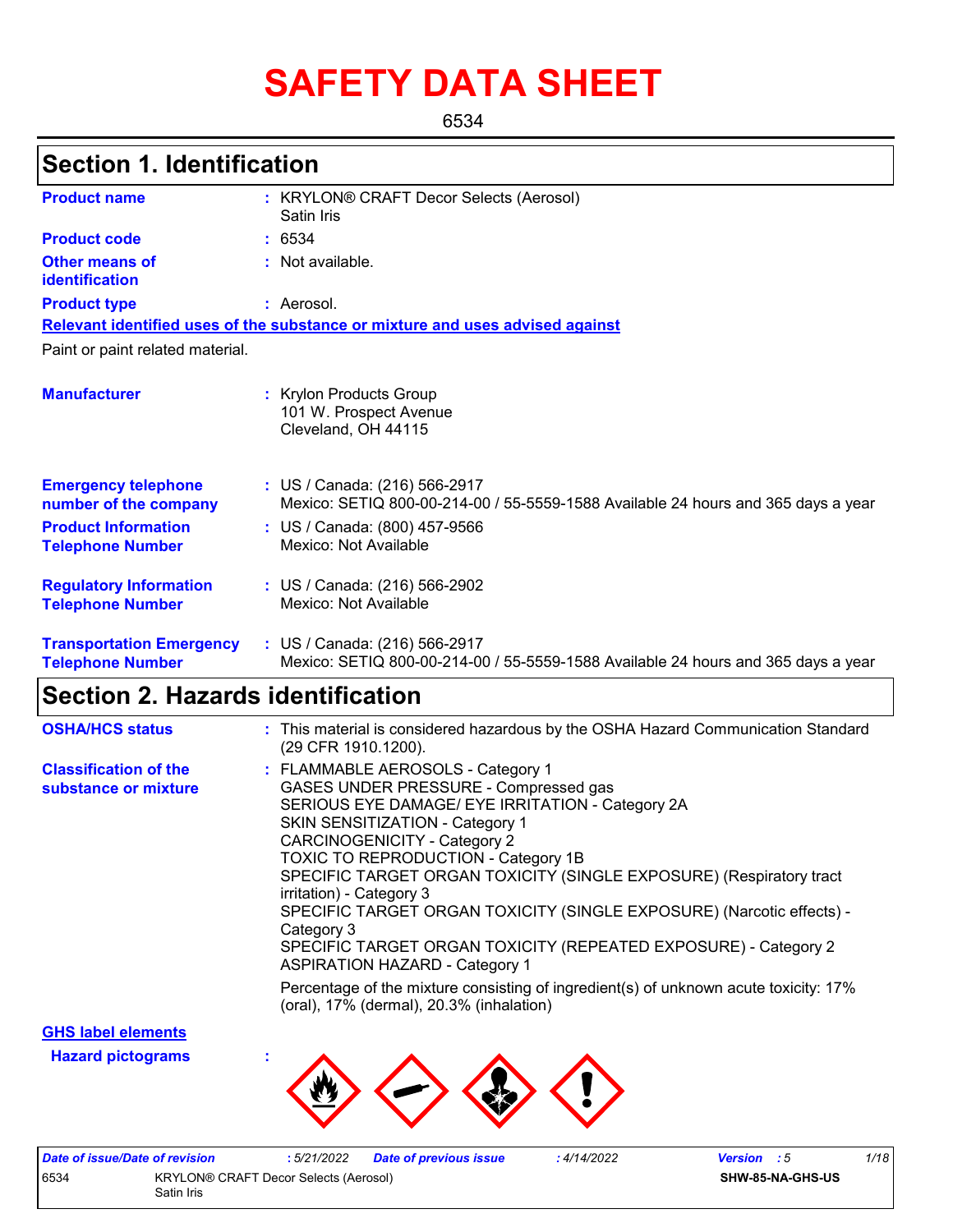# **Section 2. Hazards identification**

| <b>Signal word</b>                         | : Danger                                                                                                                                                                                                                                                                                                                                                                                                                                                                                                                                                                                                                                           |
|--------------------------------------------|----------------------------------------------------------------------------------------------------------------------------------------------------------------------------------------------------------------------------------------------------------------------------------------------------------------------------------------------------------------------------------------------------------------------------------------------------------------------------------------------------------------------------------------------------------------------------------------------------------------------------------------------------|
| <b>Hazard statements</b>                   | : Extremely flammable aerosol.<br>Contains gas under pressure; may explode if heated.<br>May be fatal if swallowed and enters airways.<br>May cause an allergic skin reaction.<br>Causes serious eye irritation.<br>May cause respiratory irritation.<br>May cause drowsiness or dizziness.<br>Suspected of causing cancer.<br>May damage fertility or the unborn child.<br>May cause damage to organs through prolonged or repeated exposure.                                                                                                                                                                                                     |
| <b>Precautionary statements</b>            |                                                                                                                                                                                                                                                                                                                                                                                                                                                                                                                                                                                                                                                    |
| <b>General</b>                             | : Read label before use. Keep out of reach of children. If medical advice is needed,<br>have product container or label at hand.                                                                                                                                                                                                                                                                                                                                                                                                                                                                                                                   |
| <b>Prevention</b>                          | : Obtain special instructions before use. Do not handle until all safety precautions have<br>been read and understood. Wear protective gloves, protective clothing and eye or face<br>protection. Keep away from heat, hot surfaces, sparks, open flames and other ignition<br>sources. No smoking. Do not spray on an open flame or other ignition source. Use<br>only outdoors or in a well-ventilated area. Do not breathe dust or mist. Wash<br>thoroughly after handling. Contaminated work clothing must not be allowed out of the<br>workplace. Pressurized container: Do not pierce or burn, even after use.                               |
| <b>Response</b>                            | : IF exposed or concerned: Get medical advice or attention. IF INHALED: Remove<br>person to fresh air and keep comfortable for breathing. Call a POISON CENTER or<br>doctor if you feel unwell. IF SWALLOWED: Immediately call a POISON CENTER or<br>doctor. Do NOT induce vomiting. Wash contaminated clothing before reuse. IF ON<br>SKIN: Wash with plenty of water. If skin irritation or rash occurs: Get medical advice or<br>attention. IF IN EYES: Rinse cautiously with water for several minutes. Remove contact<br>lenses, if present and easy to do. Continue rinsing. If eye irritation persists: Get medical<br>advice or attention. |
| <b>Storage</b>                             | : Store locked up. Protect from sunlight. Do not expose to temperatures exceeding 50<br>°C/122 °F. Store in a well-ventilated place. Keep container tightly closed.                                                                                                                                                                                                                                                                                                                                                                                                                                                                                |
| <b>Disposal</b>                            | : Dispose of contents and container in accordance with all local, regional, national and<br>international regulations.                                                                                                                                                                                                                                                                                                                                                                                                                                                                                                                             |
| <b>Supplemental label</b><br>elements      | DELAYED EFFECTS FROM LONG TERM OVEREXPOSURE. Contains solvents which<br>can cause permanent brain and nervous system damage. Intentional misuse by<br>deliberately concentrating and inhaling the contents can be harmful or fatal. WARNING:<br>This product contains chemicals known to the State of California to cause cancer and<br>birth defects or other reproductive harm.                                                                                                                                                                                                                                                                  |
|                                            | Please refer to the SDS for additional information. Keep out of reach of children. Keep<br>upright in a cool, dry place. Do not discard empty can in trash compactor.                                                                                                                                                                                                                                                                                                                                                                                                                                                                              |
| <b>Hazards not otherwise</b><br>classified | : DANGER: Rags, steel wool, other waste soaked with this product, and sanding residue<br>may spontaneously catch fire if improperly discarded. Immediately place rags, steel<br>wool, other waste soaked with this product, and sanding residue in a sealed, water-filled,<br>metal container. Dispose of in accordance with local fire regulations.                                                                                                                                                                                                                                                                                               |

# **Section 3. Composition/information on ingredients**

| Substance/mixture     | : Mixture        |
|-----------------------|------------------|
| <b>Other means of</b> | : Not available. |
| <b>identification</b> |                  |

#### **CAS number/other identifiers**

| Date of issue/Date of revision |                                                     | : 5/21/2022 | Date of previous issue | : 4/14/2022 | <b>Version</b> : 5 | 2/18 |  |
|--------------------------------|-----------------------------------------------------|-------------|------------------------|-------------|--------------------|------|--|
| 6534                           | KRYLON® CRAFT Decor Selects (Aerosol)<br>Satin Iris |             |                        |             | SHW-85-NA-GHS-US   |      |  |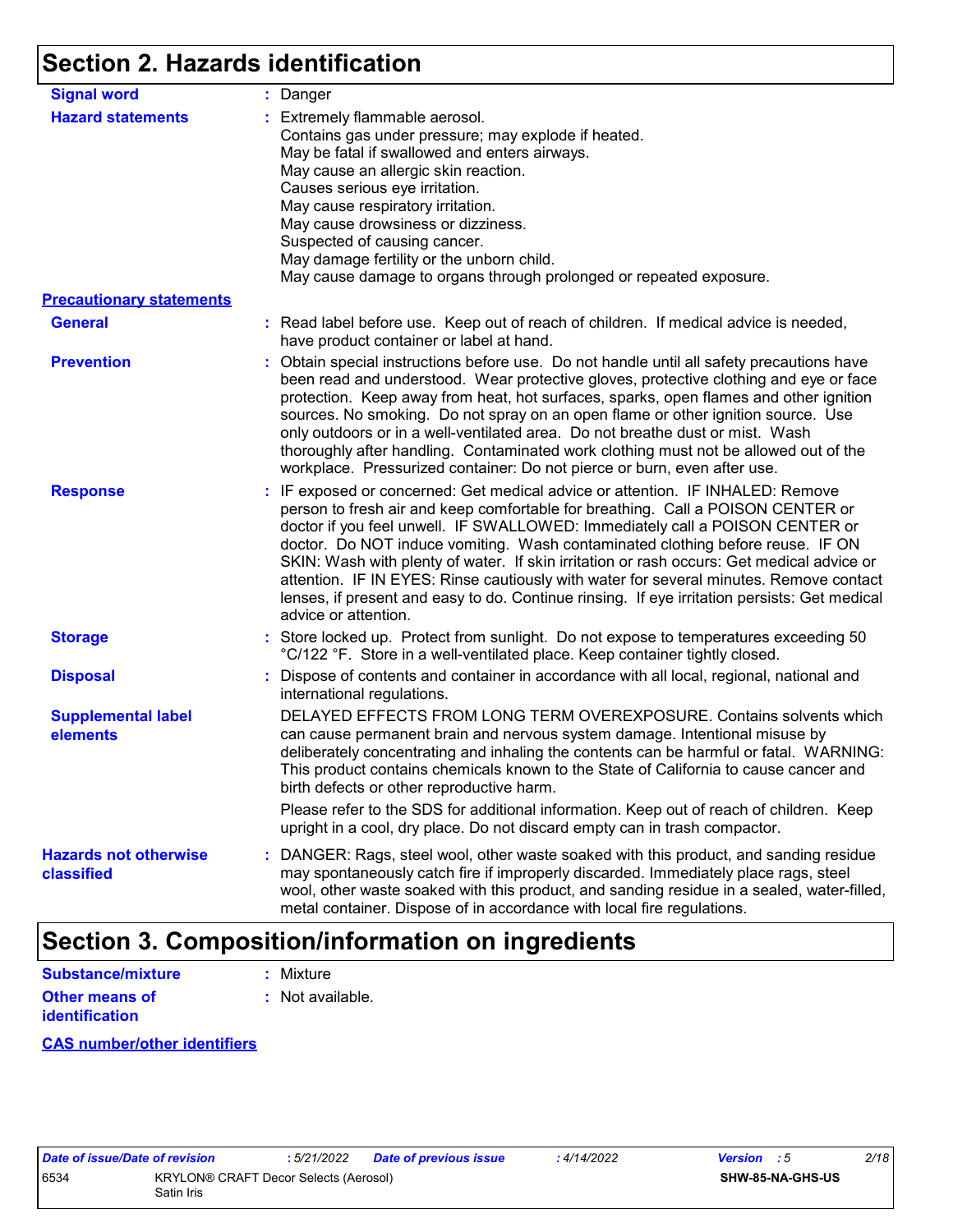### **Section 3. Composition/information on ingredients**

| <b>Ingredient name</b>               | % by weight | <b>CAS number</b> |
|--------------------------------------|-------------|-------------------|
| Acetone                              | l≥25 - ≤50  | 67-64-1           |
| Propane                              | l≥10 - ≤25  | 74-98-6           |
| <b>Butane</b>                        | ≤10         | 106-97-8          |
| n-Butyl Acetate                      | $ $ < 10    | 123-86-4          |
| 2-Propoxyethanol                     | $\leq 5$    | 2807-30-9         |
| 2-methoxy-1-methylethyl acetate      | $≤3$        | 108-65-6          |
| <b>Titanium Dioxide</b>              | 1≤          | 13463-67-7        |
| Zirconium 2-Ethylhexanoate           | l≤0.3       | 22464-99-9        |
| Methyl Ethyl Ketoxime                | ≤0.3        | 96-29-7           |
| Light Aromatic Hydrocarbons          | ≤0.3        | 64742-95-6        |
| Cobalt 2-Ethylhexanoate              | ≤0.3        | 136-52-7          |
| Hydrotreated Heavy Petroleum Naphtha | ≤0.3        | 64742-48-9        |

Any concentration shown as a range is to protect confidentiality or is due to batch variation.

**There are no additional ingredients present which, within the current knowledge of the supplier and in the concentrations applicable, are classified and hence require reporting in this section.**

**Occupational exposure limits, if available, are listed in Section 8.**

### **Section 4. First aid measures**

| <b>Description of necessary first aid measures</b> |                                                                                                                                                                                                                                                                                                                                                                                                                                                                                                                                                                                                                                                                                                                                                         |
|----------------------------------------------------|---------------------------------------------------------------------------------------------------------------------------------------------------------------------------------------------------------------------------------------------------------------------------------------------------------------------------------------------------------------------------------------------------------------------------------------------------------------------------------------------------------------------------------------------------------------------------------------------------------------------------------------------------------------------------------------------------------------------------------------------------------|
| <b>Eye contact</b>                                 | : Immediately flush eyes with plenty of water, occasionally lifting the upper and lower<br>eyelids. Check for and remove any contact lenses. Continue to rinse for at least 10<br>minutes. Get medical attention.                                                                                                                                                                                                                                                                                                                                                                                                                                                                                                                                       |
| <b>Inhalation</b>                                  | : Remove victim to fresh air and keep at rest in a position comfortable for breathing. If it<br>is suspected that fumes are still present, the rescuer should wear an appropriate mask<br>or self-contained breathing apparatus. If not breathing, if breathing is irregular or if<br>respiratory arrest occurs, provide artificial respiration or oxygen by trained personnel. It<br>may be dangerous to the person providing aid to give mouth-to-mouth resuscitation.<br>Get medical attention. If necessary, call a poison center or physician. If unconscious,<br>place in recovery position and get medical attention immediately. Maintain an open<br>airway. Loosen tight clothing such as a collar, tie, belt or waistband.                    |
| <b>Skin contact</b>                                | : Wash with plenty of soap and water. Remove contaminated clothing and shoes. Wash<br>contaminated clothing thoroughly with water before removing it, or wear gloves.<br>Continue to rinse for at least 10 minutes. Get medical attention. In the event of any<br>complaints or symptoms, avoid further exposure. Wash clothing before reuse. Clean<br>shoes thoroughly before reuse.                                                                                                                                                                                                                                                                                                                                                                   |
| <b>Ingestion</b>                                   | : Get medical attention immediately. Call a poison center or physician. Wash out mouth<br>with water. Remove dentures if any. If material has been swallowed and the exposed<br>person is conscious, give small quantities of water to drink. Stop if the exposed person<br>feels sick as vomiting may be dangerous. Aspiration hazard if swallowed. Can enter<br>lungs and cause damage. Do not induce vomiting. If vomiting occurs, the head should<br>be kept low so that vomit does not enter the lungs. Never give anything by mouth to an<br>unconscious person. If unconscious, place in recovery position and get medical<br>attention immediately. Maintain an open airway. Loosen tight clothing such as a collar,<br>tie, belt or waistband. |

**Most important symptoms/effects, acute and delayed**

| <u>noot miliot turit of miliotomoronol uouto umu uomi ou</u><br><b>Potential acute health effects</b> |                                                                                                                              |  |
|-------------------------------------------------------------------------------------------------------|------------------------------------------------------------------------------------------------------------------------------|--|
| Eye contact                                                                                           | : Causes serious eye irritation.                                                                                             |  |
| <b>Inhalation</b>                                                                                     | : Can cause central nervous system (CNS) depression. May cause drowsiness or<br>dizziness. May cause respiratory irritation. |  |
| <b>Skin contact</b>                                                                                   | : May cause an allergic skin reaction.                                                                                       |  |

| Date of issue/Date of revision |                                                            | : 5/21/2022 | Date of previous issue | : 4/14/2022 | <b>Version</b> : 5 |                  | 3/18 |
|--------------------------------|------------------------------------------------------------|-------------|------------------------|-------------|--------------------|------------------|------|
| 6534                           | <b>KRYLON® CRAFT Decor Selects (Aerosol)</b><br>Satin Iris |             |                        |             |                    | SHW-85-NA-GHS-US |      |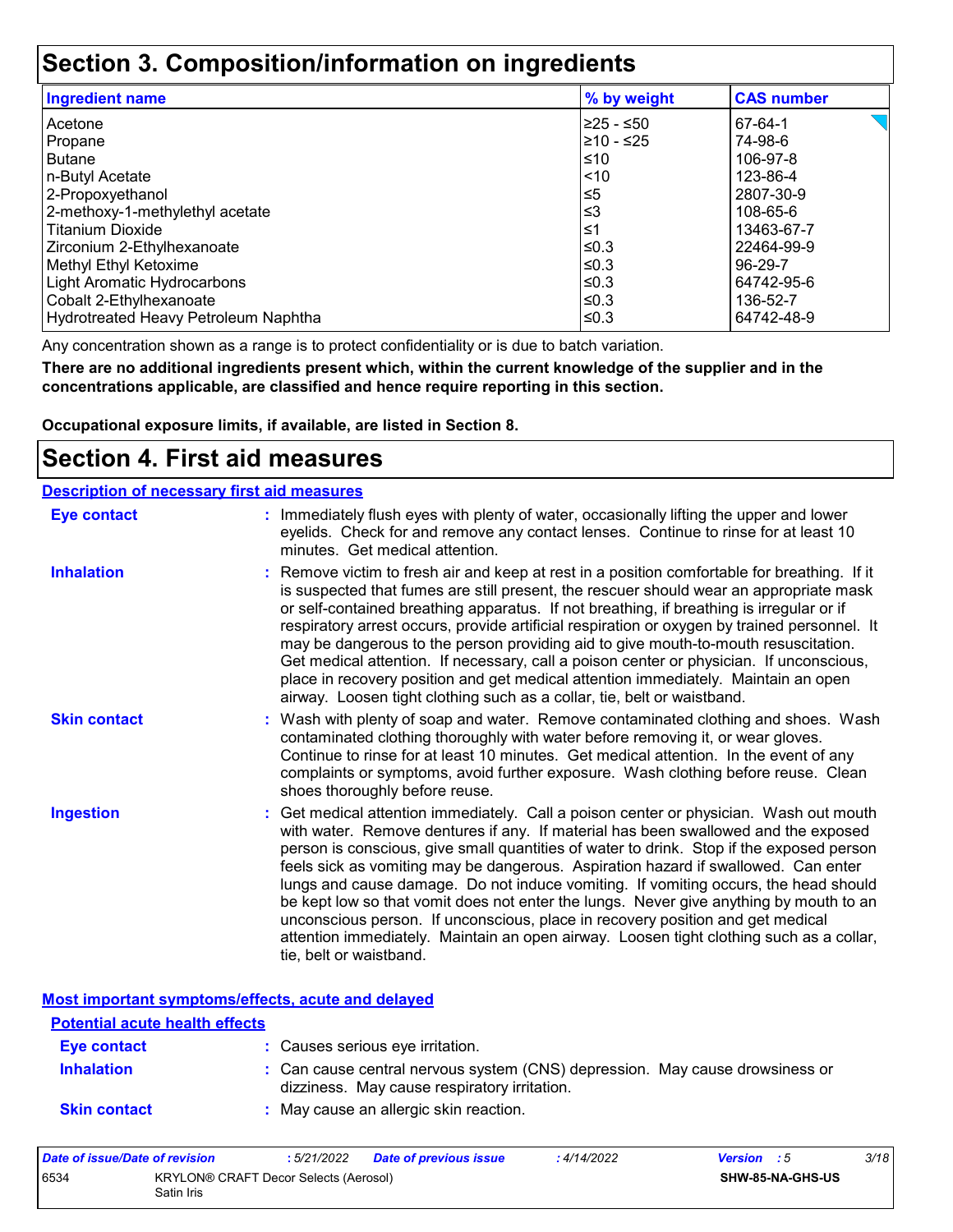# **Section 4. First aid measures**

| <b>Ingestion</b>                    | : Can cause central nervous system (CNS) depression. May be fatal if swallowed and<br>enters airways.                                                                                                                                                                                                                                                                                                           |
|-------------------------------------|-----------------------------------------------------------------------------------------------------------------------------------------------------------------------------------------------------------------------------------------------------------------------------------------------------------------------------------------------------------------------------------------------------------------|
| <b>Over-exposure signs/symptoms</b> |                                                                                                                                                                                                                                                                                                                                                                                                                 |
| <b>Eye contact</b>                  | : Adverse symptoms may include the following:<br>pain or irritation<br>watering<br>redness                                                                                                                                                                                                                                                                                                                      |
| <b>Inhalation</b>                   | : Adverse symptoms may include the following:<br>respiratory tract irritation<br>coughing<br>nausea or vomiting<br>headache<br>drowsiness/fatigue<br>dizziness/vertigo<br>unconsciousness<br>reduced fetal weight<br>increase in fetal deaths<br>skeletal malformations                                                                                                                                         |
| <b>Skin contact</b>                 | : Adverse symptoms may include the following:<br>irritation<br>redness<br>reduced fetal weight<br>increase in fetal deaths<br>skeletal malformations                                                                                                                                                                                                                                                            |
| <b>Ingestion</b>                    | : Adverse symptoms may include the following:<br>nausea or vomiting<br>reduced fetal weight<br>increase in fetal deaths<br>skeletal malformations                                                                                                                                                                                                                                                               |
|                                     | <b>Indication of immediate medical attention and special treatment needed, if necessary</b>                                                                                                                                                                                                                                                                                                                     |
| <b>Notes to physician</b>           | : Treat symptomatically. Contact poison treatment specialist immediately if large<br>quantities have been ingested or inhaled.                                                                                                                                                                                                                                                                                  |
| <b>Specific treatments</b>          | : No specific treatment.                                                                                                                                                                                                                                                                                                                                                                                        |
| <b>Protection of first-aiders</b>   | : No action shall be taken involving any personal risk or without suitable training. If it is<br>suspected that fumes are still present, the rescuer should wear an appropriate mask or<br>self-contained breathing apparatus. It may be dangerous to the person providing aid to<br>give mouth-to-mouth resuscitation. Wash contaminated clothing thoroughly with water<br>before removing it, or wear gloves. |

**See toxicological information (Section 11)**

## **Section 5. Fire-fighting measures**

| <b>Extinguishing media</b>                           |                                                                                                                                                                                                                                                                                                                                                                                                                                                       |      |
|------------------------------------------------------|-------------------------------------------------------------------------------------------------------------------------------------------------------------------------------------------------------------------------------------------------------------------------------------------------------------------------------------------------------------------------------------------------------------------------------------------------------|------|
| <b>Suitable extinguishing</b><br>media               | : Use an extinguishing agent suitable for the surrounding fire.                                                                                                                                                                                                                                                                                                                                                                                       |      |
| Unsuitable extinguishing<br>media                    | : None known.                                                                                                                                                                                                                                                                                                                                                                                                                                         |      |
| <b>Specific hazards arising</b><br>from the chemical | : Extremely flammable aerosol. Runoff to sewer may create fire or explosion hazard. In<br>a fire or if heated, a pressure increase will occur and the container may burst, with the<br>risk of a subsequent explosion. Gas may accumulate in low or confined areas or travel<br>a considerable distance to a source of ignition and flash back, causing fire or explosion.<br>Bursting aerosol containers may be propelled from a fire at high speed. |      |
| Date of issue/Date of revision                       | <b>Date of previous issue</b><br>: 4/14/2022<br>:5/21/2022<br><b>Version</b> : 5                                                                                                                                                                                                                                                                                                                                                                      | 4/18 |
| 6534<br>Satin Iris                                   | <b>KRYLON® CRAFT Decor Selects (Aerosol)</b><br>SHW-85-NA-GHS-US                                                                                                                                                                                                                                                                                                                                                                                      |      |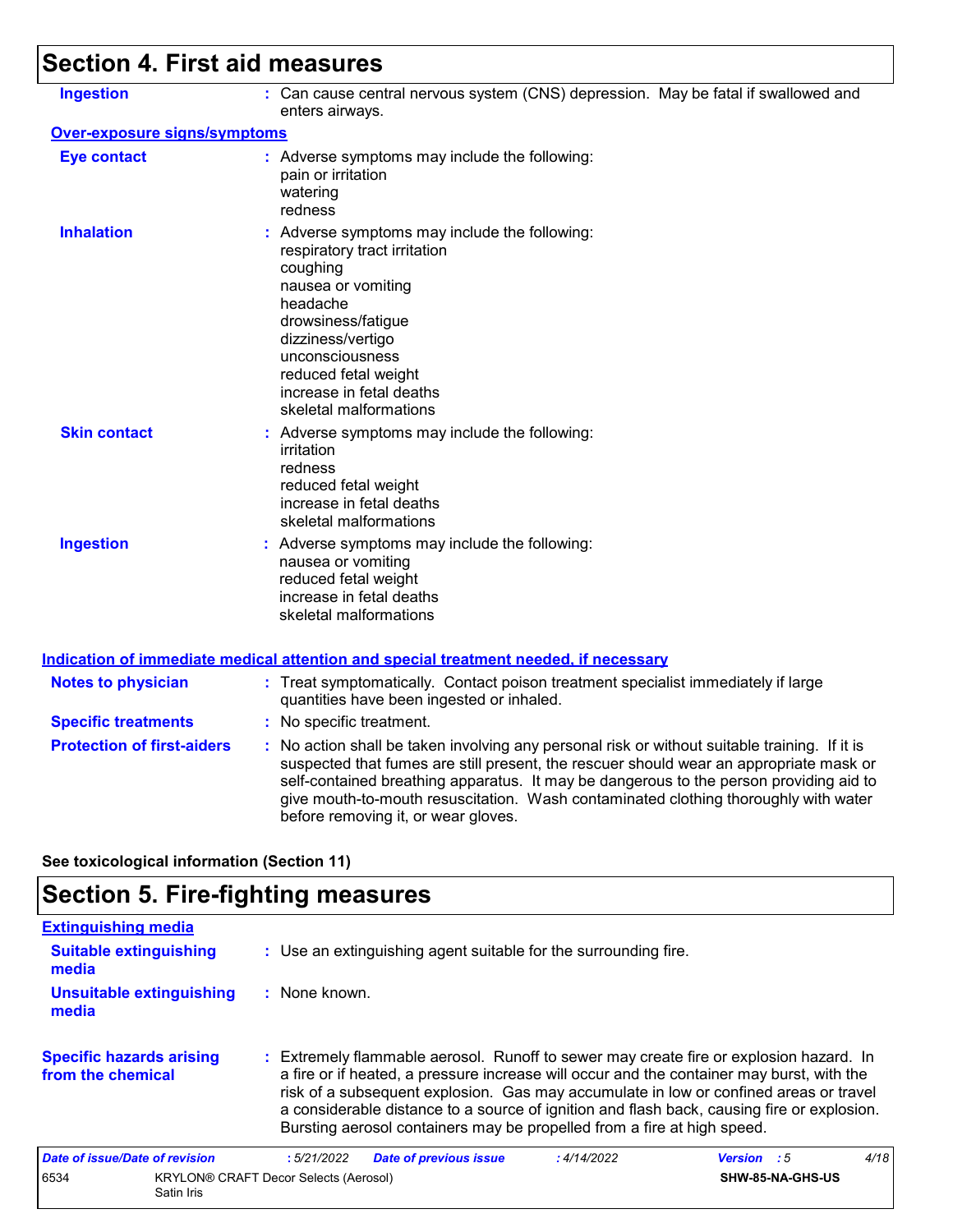### **Section 5. Fire-fighting measures**

| <b>Hazardous thermal</b><br>decomposition products       | Decomposition products may include the following materials:<br>carbon dioxide<br>carbon monoxide                                                                                                                                                                                                                              |  |
|----------------------------------------------------------|-------------------------------------------------------------------------------------------------------------------------------------------------------------------------------------------------------------------------------------------------------------------------------------------------------------------------------|--|
| <b>Special protective actions</b><br>for fire-fighters   | : Promptly isolate the scene by removing all persons from the vicinity of the incident if<br>there is a fire. No action shall be taken involving any personal risk or without suitable<br>training. Move containers from fire area if this can be done without risk. Use water<br>spray to keep fire-exposed containers cool. |  |
| <b>Special protective</b><br>equipment for fire-fighters | Fire-fighters should wear appropriate protective equipment and self-contained breathing<br>÷.<br>apparatus (SCBA) with a full face-piece operated in positive pressure mode.                                                                                                                                                  |  |

### **Section 6. Accidental release measures**

|                                                                                                  | Personal precautions, protective equipment and emergency procedures                                                                                                                                                                                                                                                                                                                                                                                                                                                                                                                                                                                                                                                                                                              |  |
|--------------------------------------------------------------------------------------------------|----------------------------------------------------------------------------------------------------------------------------------------------------------------------------------------------------------------------------------------------------------------------------------------------------------------------------------------------------------------------------------------------------------------------------------------------------------------------------------------------------------------------------------------------------------------------------------------------------------------------------------------------------------------------------------------------------------------------------------------------------------------------------------|--|
| For non-emergency<br>personnel                                                                   | : No action shall be taken involving any personal risk or without suitable training.<br>Evacuate surrounding areas. Keep unnecessary and unprotected personnel from<br>entering. In the case of aerosols being ruptured, care should be taken due to the rapid<br>escape of the pressurized contents and propellant. If a large number of containers are<br>ruptured, treat as a bulk material spillage according to the instructions in the clean-up<br>section. Do not touch or walk through spilled material. Shut off all ignition sources. No<br>flares, smoking or flames in hazard area. Avoid breathing vapor or mist. Provide<br>adequate ventilation. Wear appropriate respirator when ventilation is inadequate. Put<br>on appropriate personal protective equipment. |  |
| For emergency responders                                                                         | : If specialized clothing is required to deal with the spillage, take note of any information in<br>Section 8 on suitable and unsuitable materials. See also the information in "For non-<br>emergency personnel".                                                                                                                                                                                                                                                                                                                                                                                                                                                                                                                                                               |  |
| <b>Environmental precautions</b><br><b>Methods and materials for containment and cleaning up</b> | : Avoid dispersal of spilled material and runoff and contact with soil, waterways, drains<br>and sewers. Inform the relevant authorities if the product has caused environmental<br>pollution (sewers, waterways, soil or air).                                                                                                                                                                                                                                                                                                                                                                                                                                                                                                                                                  |  |
| <b>Small spill</b>                                                                               | : Stop leak if without risk. Move containers from spill area. Use spark-proof tools and                                                                                                                                                                                                                                                                                                                                                                                                                                                                                                                                                                                                                                                                                          |  |
|                                                                                                  | explosion-proof equipment. Dilute with water and mop up if water-soluble. Alternatively,<br>or if water-insoluble, absorb with an inert dry material and place in an appropriate waste<br>disposal container. Dispose of via a licensed waste disposal contractor.                                                                                                                                                                                                                                                                                                                                                                                                                                                                                                               |  |
| <b>Large spill</b>                                                                               | : Stop leak if without risk. Move containers from spill area. Use spark-proof tools and<br>explosion-proof equipment. Approach release from upwind. Prevent entry into sewers,<br>water courses, basements or confined areas. Wash spillages into an effluent treatment<br>plant or proceed as follows. Contain and collect spillage with non-combustible,<br>absorbent material e.g. sand, earth, vermiculite or diatomaceous earth and place in<br>container for disposal according to local regulations (see Section 13). Dispose of via a<br>licensed waste disposal contractor. Contaminated absorbent material may pose the<br>same hazard as the spilled product. Note: see Section 1 for emergency contact<br>information and Section 13 for waste disposal.             |  |

### **Section 7. Handling and storage**

#### **Precautions for safe handling**

| <b>Protective mea</b> |  |  |
|-----------------------|--|--|
|                       |  |  |
|                       |  |  |

**Protective measures :** Put on appropriate personal protective equipment (see Section 8). Persons with a history of skin sensitization problems should not be employed in any process in which this product is used. Pressurized container: protect from sunlight and do not expose to temperatures exceeding 50°C. Do not pierce or burn, even after use. Avoid exposure obtain special instructions before use. Avoid exposure during pregnancy. Do not handle until all safety precautions have been read and understood. Do not get in eyes or on skin or clothing. Do not breathe vapor or mist. Do not swallow. Avoid breathing

| Date of issue/Date of revision |                                                     | : 5/21/2022 | Date of previous issue | : 4/14/2022 | <b>Version</b> : 5 |                         | 5/18 |
|--------------------------------|-----------------------------------------------------|-------------|------------------------|-------------|--------------------|-------------------------|------|
| 6534                           | KRYLON® CRAFT Decor Selects (Aerosol)<br>Satin Iris |             |                        |             |                    | <b>SHW-85-NA-GHS-US</b> |      |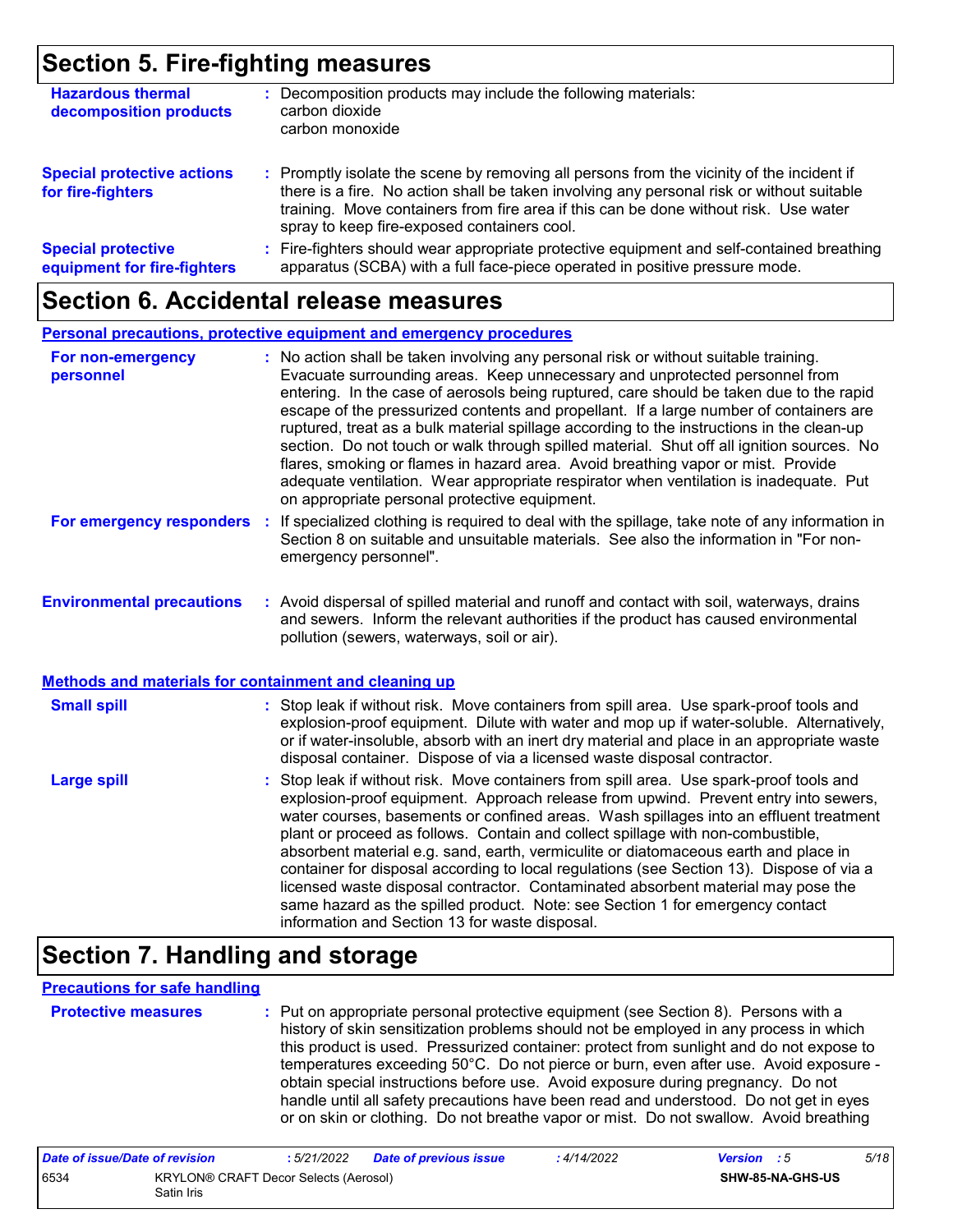# **Section 7. Handling and storage**

|                                                                                  | gas. Use only with adequate ventilation. Wear appropriate respirator when ventilation is<br>inadequate. Store and use away from heat, sparks, open flame or any other ignition<br>source. Use explosion-proof electrical (ventilating, lighting and material handling)<br>equipment. Use only non-sparking tools. Empty containers retain product residue and<br>can be hazardous.                                   |
|----------------------------------------------------------------------------------|----------------------------------------------------------------------------------------------------------------------------------------------------------------------------------------------------------------------------------------------------------------------------------------------------------------------------------------------------------------------------------------------------------------------|
| <b>Advice on general</b><br>occupational hygiene                                 | : Eating, drinking and smoking should be prohibited in areas where this material is<br>handled, stored and processed. Workers should wash hands and face before eating,<br>drinking and smoking. Remove contaminated clothing and protective equipment before<br>entering eating areas. See also Section 8 for additional information on hygiene<br>measures.                                                        |
| <b>Conditions for safe storage,</b><br>including any<br><b>incompatibilities</b> | : Store in accordance with local regulations. Store away from direct sunlight in a dry, cool<br>and well-ventilated area, away from incompatible materials (see Section 10) and food<br>and drink. Protect from sunlight. Store locked up. Eliminate all ignition sources. Use<br>appropriate containment to avoid environmental contamination. See Section 10 for<br>incompatible materials before handling or use. |

# **Section 8. Exposure controls/personal protection**

#### **Control parameters**

#### **Occupational exposure limits (OSHA United States)**

| <b>Ingredient name</b>         |                                              | CAS#                          | <b>Exposure limits</b>                                                                                                                                                                                                                                                                                                                                                       |
|--------------------------------|----------------------------------------------|-------------------------------|------------------------------------------------------------------------------------------------------------------------------------------------------------------------------------------------------------------------------------------------------------------------------------------------------------------------------------------------------------------------------|
| Acetone                        |                                              | 67-64-1                       | ACGIH TLV (United States, 1/2021).<br>TWA: 250 ppm 8 hours.<br>STEL: 500 ppm 15 minutes.<br>NIOSH REL (United States, 10/2020).<br>TWA: 250 ppm 10 hours.<br>TWA: 590 mg/m <sup>3</sup> 10 hours.<br>OSHA PEL (United States, 5/2018).<br>TWA: 1000 ppm 8 hours.<br>TWA: 2400 mg/m <sup>3</sup> 8 hours.                                                                     |
| Propane                        |                                              | 74-98-6                       | NIOSH REL (United States, 10/2020).<br>TWA: 1000 ppm 10 hours.<br>TWA: 1800 mg/m <sup>3</sup> 10 hours.<br>OSHA PEL (United States, 5/2018).<br>TWA: 1000 ppm 8 hours.<br>TWA: 1800 mg/m <sup>3</sup> 8 hours.<br>ACGIH TLV (United States, 1/2021). Oxygen<br>Depletion [Asphyxiant]. Explosive potential.                                                                  |
| <b>Butane</b>                  |                                              | 106-97-8                      | NIOSH REL (United States, 10/2020).<br>TWA: 800 ppm 10 hours.<br>TWA: 1900 mg/m <sup>3</sup> 10 hours.<br>ACGIH TLV (United States, 1/2021).<br><b>Explosive potential.</b><br>STEL: 1000 ppm 15 minutes.                                                                                                                                                                    |
| n-Butyl Acetate                |                                              | 123-86-4                      | NIOSH REL (United States, 10/2020).<br>TWA: 150 ppm 10 hours.<br>TWA: 710 mg/m <sup>3</sup> 10 hours.<br>STEL: 200 ppm 15 minutes.<br>STEL: 950 mg/m <sup>3</sup> 15 minutes.<br>OSHA PEL (United States, 5/2018).<br>TWA: 150 ppm 8 hours.<br>TWA: $710 \text{ mg/m}^3$ 8 hours.<br>ACGIH TLV (United States, 1/2021).<br>STEL: 150 ppm 15 minutes.<br>TWA: 50 ppm 8 hours. |
| Date of issue/Date of revision | :5/21/2022                                   | <b>Date of previous issue</b> | : 4/14/2022<br>6/18<br><b>Version</b> : 5                                                                                                                                                                                                                                                                                                                                    |
| 6534<br>Satin Iris             | <b>KRYLON® CRAFT Decor Selects (Aerosol)</b> |                               | SHW-85-NA-GHS-US                                                                                                                                                                                                                                                                                                                                                             |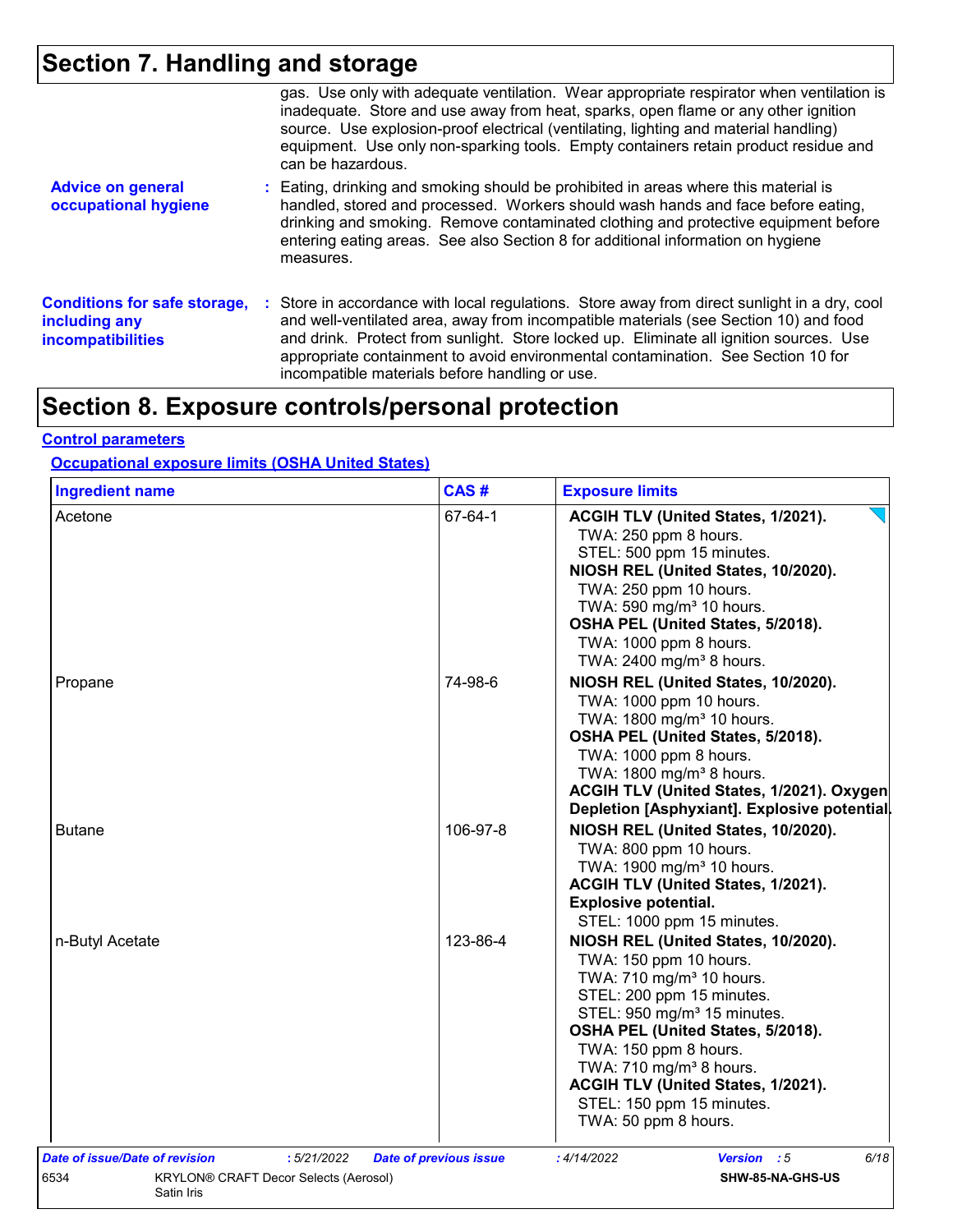| 2-Propoxyethanol                     | 2807-30-9  | None.                                               |
|--------------------------------------|------------|-----------------------------------------------------|
| 2-methoxy-1-methylethyl acetate      | 108-65-6   | OARS WEEL (United States, 1/2021).                  |
|                                      |            | TWA: 50 ppm 8 hours.                                |
| <b>Titanium Dioxide</b>              | 13463-67-7 | ACGIH TLV (United States, 1/2021).                  |
|                                      |            | TWA: $10 \text{ mg/m}^3$ 8 hours.                   |
|                                      |            | OSHA PEL (United States, 5/2018).                   |
|                                      |            | TWA: 15 mg/m <sup>3</sup> 8 hours. Form: Total dust |
| Zirconium 2-Ethylhexanoate           | 22464-99-9 | ACGIH TLV (United States, 1/2021).                  |
|                                      |            | TWA: $5 \text{ mg/m}^3$ , (as Zr) 8 hours.          |
|                                      |            | STEL: 10 mg/m <sup>3</sup> , (as Zr) 15 minutes.    |
|                                      |            | NIOSH REL (United States, 10/2020).                 |
|                                      |            | TWA: $5 \text{ mg/m}^3$ , (as Zr) 10 hours.         |
|                                      |            | STEL: 10 mg/m <sup>3</sup> , (as Zr) 15 minutes.    |
|                                      |            | OSHA PEL (United States, 5/2018).                   |
|                                      |            | TWA: $5 \text{ mg/m}^3$ , (as Zr) 8 hours.          |
| Methyl Ethyl Ketoxime                | 96-29-7    | OARS WEEL (United States, 1/2021). Skin             |
|                                      |            | sensitizer.                                         |
|                                      |            | TWA: 10 ppm 8 hours.                                |
| <b>Light Aromatic Hydrocarbons</b>   | 64742-95-6 | None.                                               |
| Cobalt 2-Ethylhexanoate              | 136-52-7   | ACGIH TLV (United States, 1/2021). Skin             |
|                                      |            | sensitizer. Inhalation sensitizer.                  |
|                                      |            | TWA: $0.02$ mg/m <sup>3</sup> , (as Co) 8 hours.    |
| Hydrotreated Heavy Petroleum Naphtha | 64742-48-9 | None.                                               |

#### **Occupational exposure limits (Canada)**

| <b>Ingredient name</b>                                                                                             | CAS#                          | <b>Exposure limits</b>                                                                                                                                                                                                                                                                                                                                                                                                                                                                                                                                                                                                                                                                                                                     |
|--------------------------------------------------------------------------------------------------------------------|-------------------------------|--------------------------------------------------------------------------------------------------------------------------------------------------------------------------------------------------------------------------------------------------------------------------------------------------------------------------------------------------------------------------------------------------------------------------------------------------------------------------------------------------------------------------------------------------------------------------------------------------------------------------------------------------------------------------------------------------------------------------------------------|
| acetone                                                                                                            | 67-64-1                       | CA Alberta Provincial (Canada, 6/2018).<br>8 hrs OEL: 1200 mg/m <sup>3</sup> 8 hours.<br>15 min OEL: 1800 mg/m <sup>3</sup> 15 minutes.<br>8 hrs OEL: 500 ppm 8 hours.<br>15 min OEL: 750 ppm 15 minutes.<br><b>CA British Columbia Provincial (Canada,</b><br>$6/2021$ ).<br>TWA: 250 ppm 8 hours.<br>STEL: 500 ppm 15 minutes.<br>CA Ontario Provincial (Canada, 6/2019).<br>TWA: 250 ppm 8 hours.<br>STEL: 500 ppm 15 minutes.<br>CA Quebec Provincial (Canada, 6/2021).<br>TWAEV: 500 ppm 8 hours.<br>TWAEV: 1190 mg/m <sup>3</sup> 8 hours.<br>STEV: 1000 ppm 15 minutes.<br>STEV: 2380 mg/m <sup>3</sup> 15 minutes.<br><b>CA Saskatchewan Provincial (Canada,</b><br>7/2013).<br>STEL: 750 ppm 15 minutes.<br>TWA: 500 ppm 8 hours. |
| Normal propane                                                                                                     | 74-98-6                       | CA Alberta Provincial (Canada, 6/2018).<br>8 hrs OEL: 1000 ppm 8 hours.<br>CA Quebec Provincial (Canada, 6/2021).<br>TWAEV: 1000 ppm 8 hours.<br>TWAEV: 1800 mg/m <sup>3</sup> 8 hours.<br><b>CA Saskatchewan Provincial (Canada,</b><br>7/2013).<br>STEL: 1250 ppm 15 minutes.<br>TWA: 1000 ppm 8 hours.                                                                                                                                                                                                                                                                                                                                                                                                                                  |
| Date of issue/Date of revision<br>:5/21/2022<br>6534<br><b>KRYLON® CRAFT Decor Selects (Aerosol)</b><br>Satin Iris | <b>Date of previous issue</b> | 7/18<br>Version : 5<br>:4/14/2022<br>SHW-85-NA-GHS-US                                                                                                                                                                                                                                                                                                                                                                                                                                                                                                                                                                                                                                                                                      |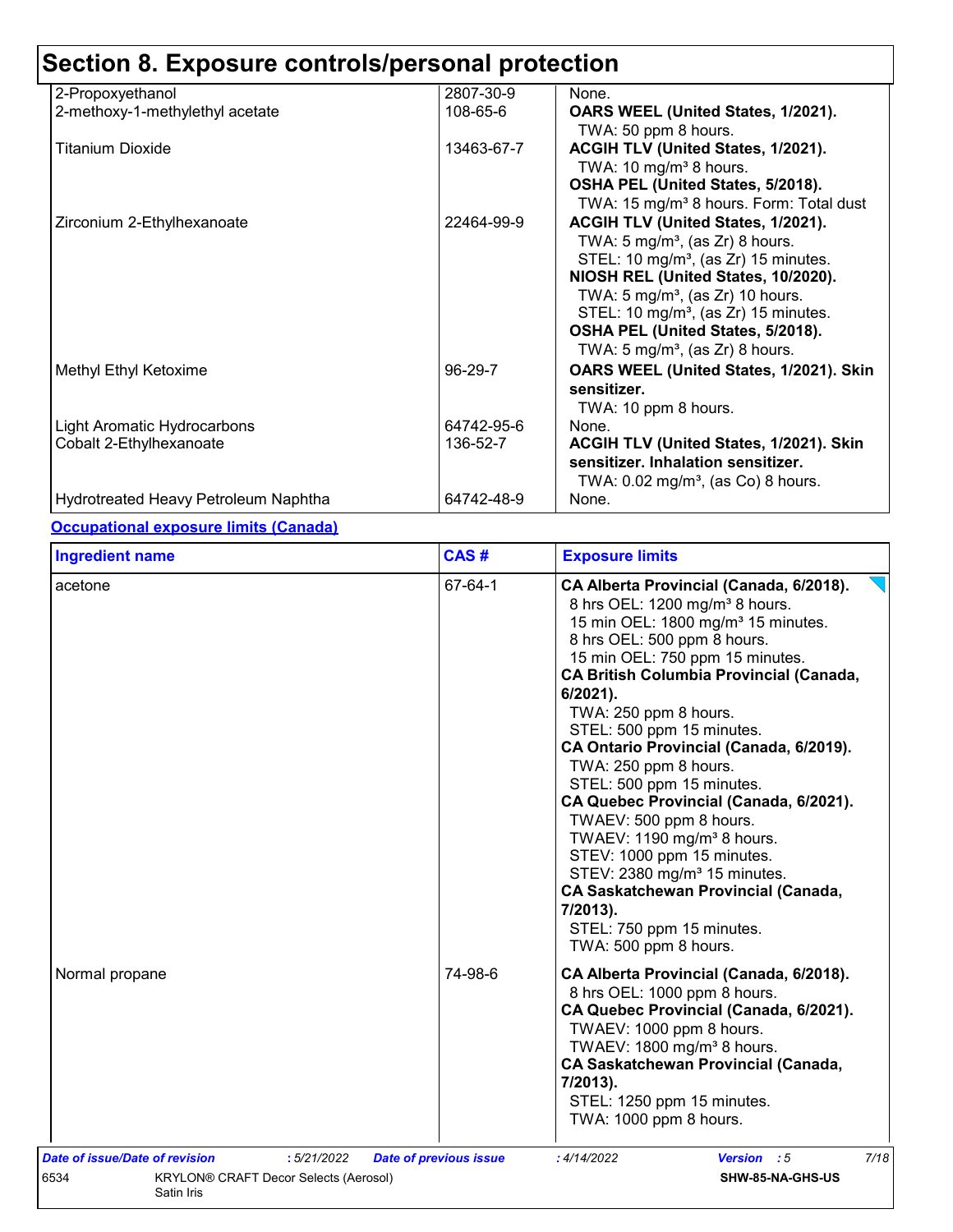|                  |            | 6/2021). Oxygen Depletion [Asphyxiant].<br><b>Explosive potential.</b><br>CA Ontario Provincial (Canada, 6/2019).           |
|------------------|------------|-----------------------------------------------------------------------------------------------------------------------------|
|                  |            | <b>Oxygen Depletion [Asphyxiant]. Explosive</b>                                                                             |
| <b>Butane</b>    | 106-97-8   | potential.<br>CA Alberta Provincial (Canada, 6/2018).<br>8 hrs OEL: 1000 ppm 8 hours.                                       |
|                  |            | CA Quebec Provincial (Canada, 6/2021).<br>TWAEV: 800 ppm 8 hours.                                                           |
|                  |            | TWAEV: 1900 mg/m <sup>3</sup> 8 hours.<br><b>CA Saskatchewan Provincial (Canada,</b>                                        |
|                  |            | 7/2013).<br>STEL: 1250 ppm 15 minutes.                                                                                      |
|                  |            | TWA: 1000 ppm 8 hours.<br><b>CA British Columbia Provincial (Canada,</b>                                                    |
|                  |            | 6/2021). Explosive potential.<br>STEL: 1000 ppm 15 minutes.                                                                 |
|                  |            | CA Ontario Provincial (Canada, 6/2019).<br><b>Explosive potential.</b>                                                      |
| n-butyl acetate  | 123-86-4   | STEL: 1000 ppm 15 minutes.<br>CA Alberta Provincial (Canada, 6/2018).                                                       |
|                  |            | 15 min OEL: 200 ppm 15 minutes.<br>15 min OEL: 950 mg/m <sup>3</sup> 15 minutes.<br>8 hrs OEL: 150 ppm 8 hours.             |
|                  |            | 8 hrs OEL: 713 mg/m <sup>3</sup> 8 hours.<br><b>CA Saskatchewan Provincial (Canada,</b><br>7/2013).                         |
|                  |            | STEL: 200 ppm 15 minutes.<br>TWA: 150 ppm 8 hours.                                                                          |
|                  |            | CA Ontario Provincial (Canada, 6/2019).<br>STEL: 150 ppm 15 minutes.                                                        |
|                  |            | TWA: 50 ppm 8 hours.<br><b>CA British Columbia Provincial (Canada,</b><br>$6/2021$ ).                                       |
|                  |            | STEL: 150 ppm 15 minutes.<br>TWA: 50 ppm 8 hours.                                                                           |
|                  |            | CA Quebec Provincial (Canada, 6/2021).<br>STEV: 150 ppm 15 minutes.<br>TWAEV: 50 ppm 8 hours.                               |
| 2-Propoxyethanol | 2807-30-9  | CA Ontario Provincial (Canada, 6/2019).<br>Absorbed through skin.<br>TWA: 110 mg/m <sup>3</sup> 8 hours.                    |
| Titanium dioxide | 13463-67-7 | TWA: 25 ppm 8 hours.<br><b>CA British Columbia Provincial (Canada,</b>                                                      |
|                  |            | 6/2021).<br>TWA: 10 mg/m <sup>3</sup> 8 hours. Form: Total dust<br>TWA: 3 mg/m <sup>3</sup> 8 hours. Form: respirable       |
|                  |            | fraction<br>CA Quebec Provincial (Canada, 6/2021).<br>TWAEV: 10 mg/m <sup>3</sup> 8 hours. Form: Total dust.                |
|                  |            | CA Alberta Provincial (Canada, 6/2018).<br>8 hrs OEL: 10 mg/m <sup>3</sup> 8 hours.                                         |
|                  |            | CA Ontario Provincial (Canada, 6/2019).<br>TWA: 10 mg/m <sup>3</sup> 8 hours.<br><b>CA Saskatchewan Provincial (Canada,</b> |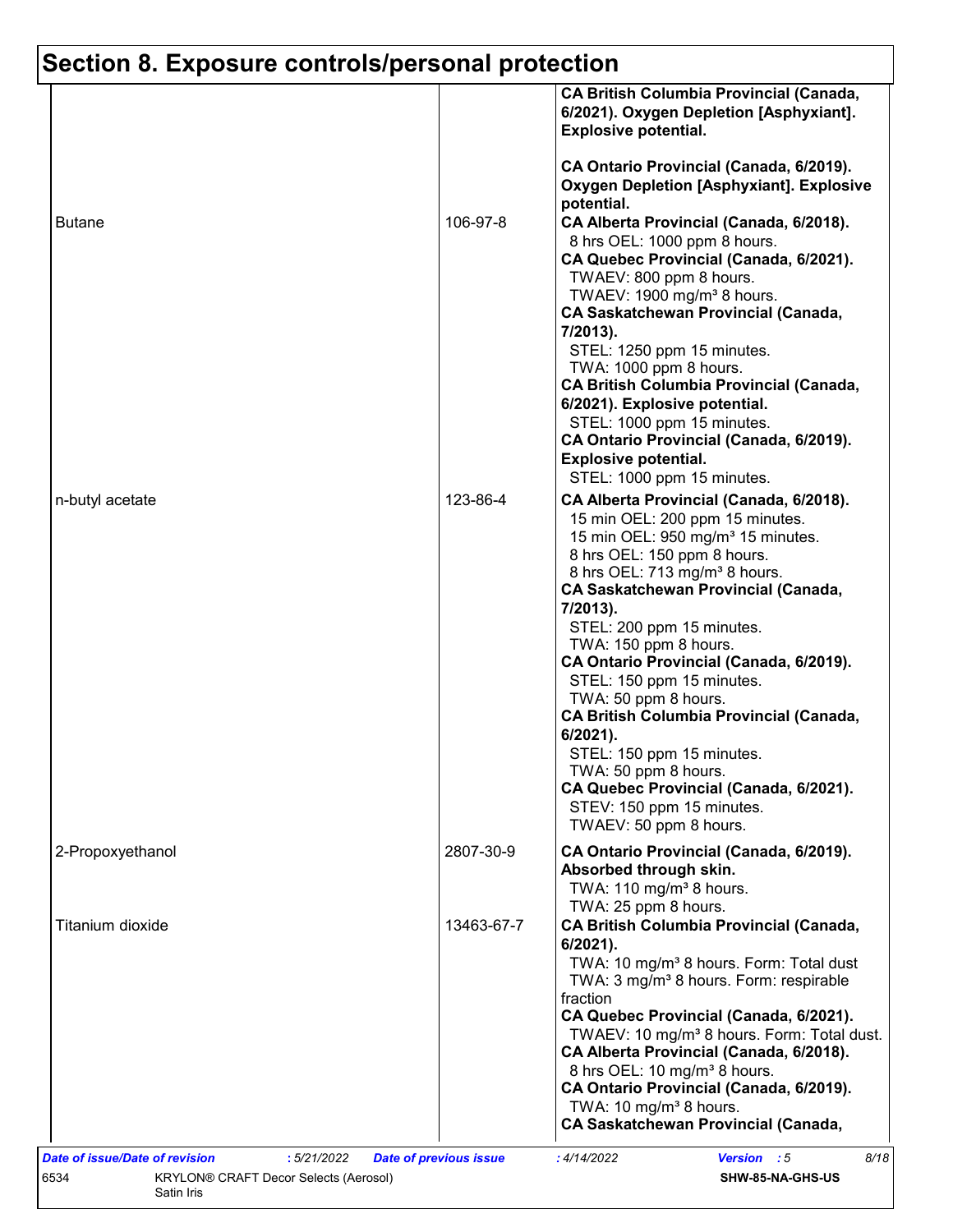|                            |            | 7/2013).<br>STEL: 20 mg/m <sup>3</sup> 15 minutes.<br>TWA: 10 mg/m <sup>3</sup> 8 hours.                                                                                                                                                                                                                                                                                                                                                                                                                                                                                                                              |
|----------------------------|------------|-----------------------------------------------------------------------------------------------------------------------------------------------------------------------------------------------------------------------------------------------------------------------------------------------------------------------------------------------------------------------------------------------------------------------------------------------------------------------------------------------------------------------------------------------------------------------------------------------------------------------|
| Zirconium 2-Ethylhexanoate | 22464-99-9 | CA Alberta Provincial (Canada, 6/2018).<br>8 hrs OEL: 5 mg/m <sup>3</sup> , (as Zr) 8 hours.<br>15 min OEL: 10 mg/m <sup>3</sup> , (as Zr) 15 minutes.<br><b>CA British Columbia Provincial (Canada,</b><br>6/2021).<br>TWA: $5 \text{ mg/m}^3$ , (as Zr) 8 hours.<br>STEL: 10 mg/m <sup>3</sup> , (as Zr) 15 minutes.<br>CA Quebec Provincial (Canada, 6/2021).<br>TWAEV: 5 mg/m <sup>3</sup> , (as $Zr$ ) 8 hours.<br>STEV: 10 mg/m <sup>3</sup> , (as Zr) 15 minutes.<br>CA Ontario Provincial (Canada, 6/2019).<br>STEL: 10 mg/m <sup>3</sup> , (as Zr) 15 minutes.<br>TWA: $5 \text{ mg/m}^3$ , (as Zr) 8 hours. |
| Methyl Ethyl Ketoxime      | 96-29-7    | OARS WEEL (United States, 1/2021). Skin<br>sensitizer.<br>TWA: 10 ppm 8 hours.                                                                                                                                                                                                                                                                                                                                                                                                                                                                                                                                        |
| Cobalt 2-Ethylhexanoate    | 136-52-7   | <b>CA British Columbia Provincial (Canada,</b><br>6/2021). Skin sensitizer. Inhalation<br>sensitizer.<br>TWA: 0.02 mg/m <sup>3</sup> , (as Co, Total) 8 hours.<br>CA Quebec Provincial (Canada, 6/2021).<br>Skin sensitizer.<br>TWAEV: 0.02 mg/m <sup>3</sup> , (as Co) 8 hours.<br>CA Ontario Provincial (Canada, 6/2019).<br>TWA: $0.02$ mg/m <sup>3</sup> , (as Co) 8 hours.<br><b>CA Saskatchewan Provincial (Canada,</b><br>7/2013).<br>STEL: 0.06 mg/m <sup>3</sup> , (measured as Co) 15<br>minutes.<br>TWA: $0.02 \text{ mg/m}^3$ , (measured as Co) 8<br>hours.                                              |

#### **Occupational exposure limits (Mexico)**

|                            | CAS#       | <b>Exposure limits</b>                                                                                                                |
|----------------------------|------------|---------------------------------------------------------------------------------------------------------------------------------------|
| Acetone                    | 67-64-1    | NOM-010-STPS-2014 (Mexico, 4/2016).<br>TWA: 500 ppm 8 hours.<br>STEL: 750 ppm 15 minutes.                                             |
| Propane                    | 74-98-6    | NOM-010-STPS-2014 (Mexico, 4/2016).<br>TWA: 1000 ppm 8 hours.                                                                         |
| <b>Butane</b>              | 106-97-8   | NOM-010-STPS-2014 (Mexico, 4/2016).<br>TWA: 1000 ppm 8 hours.                                                                         |
| n-Butyl Acetate            | 123-86-4   | NOM-010-STPS-2014 (Mexico, 4/2016).<br>TWA: 150 ppm 8 hours.<br>STEL: 200 ppm 15 minutes.                                             |
| Zirconium 2-Ethylhexanoate | 22464-99-9 | NOM-010-STPS-2014 (Mexico, 4/2016).<br>TWA: $5 \text{ mg/m}^3$ , (as Zr) 8 hours.<br>STEL: 10 mg/m <sup>3</sup> , (as Zr) 15 minutes. |
| Cobalt 2-Ethylhexanoate    | 136-52-7   | NOM-010-STPS-2014 (Mexico, 4/2016).<br>TWA: 0.02 mg/m <sup>3</sup> , (as Co) 8 hours.                                                 |

| Date of issue/Date of revision |                                                            | : 5/21/2022 | <b>Date of previous issue</b> | : 4/14/2022 | <b>Version</b> : 5 |                  | 9/18 |
|--------------------------------|------------------------------------------------------------|-------------|-------------------------------|-------------|--------------------|------------------|------|
| 6534                           | <b>KRYLON® CRAFT Decor Selects (Aerosol)</b><br>Satin Iris |             |                               |             |                    | SHW-85-NA-GHS-US |      |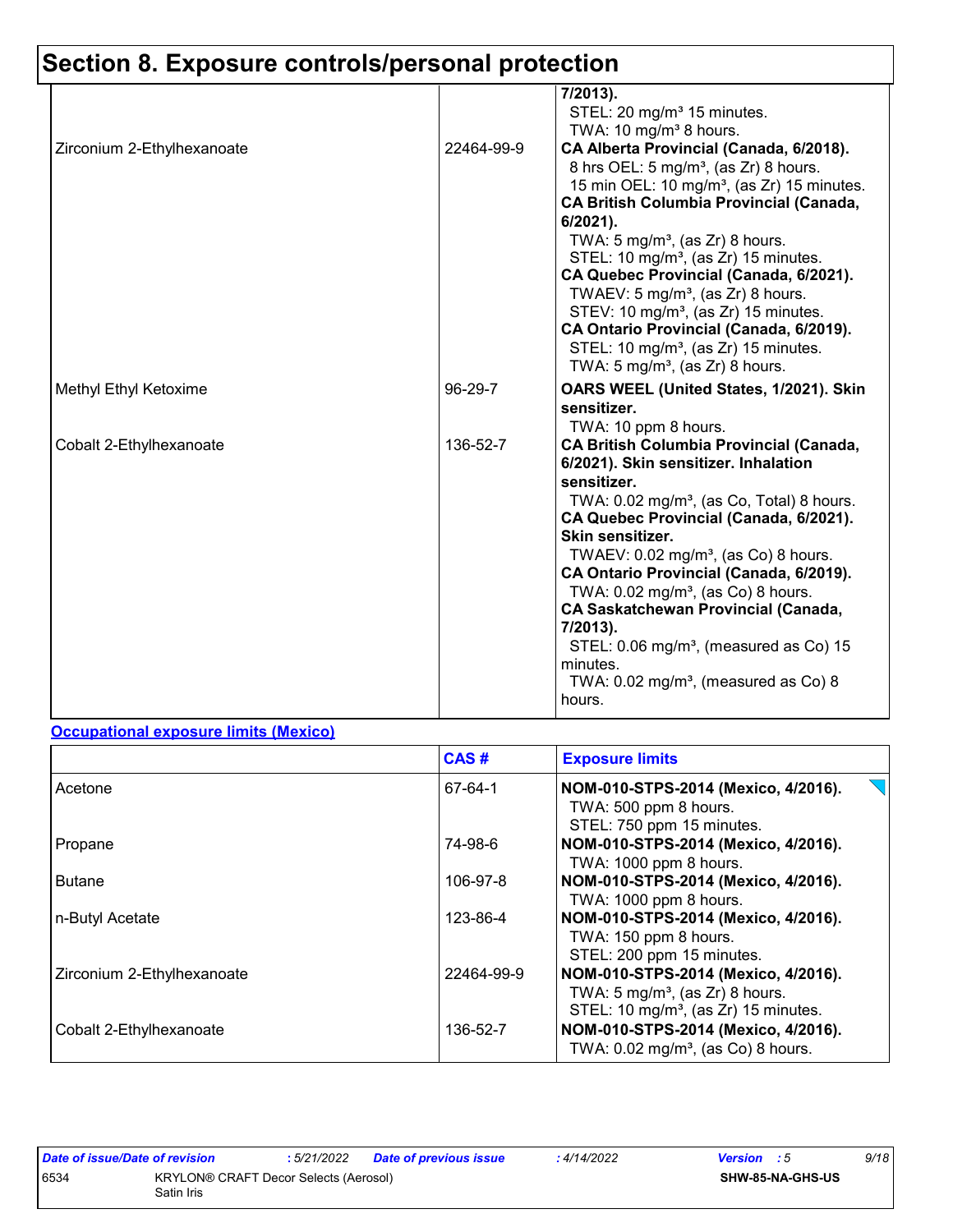| <b>Appropriate engineering</b><br>controls       | Use only with adequate ventilation. Use process enclosures, local exhaust ventilation or<br>other engineering controls to keep worker exposure to airborne contaminants below any<br>recommended or statutory limits. The engineering controls also need to keep gas,<br>vapor or dust concentrations below any lower explosive limits. Use explosion-proof<br>ventilation equipment.                                                                                                                                                                                                                                |
|--------------------------------------------------|----------------------------------------------------------------------------------------------------------------------------------------------------------------------------------------------------------------------------------------------------------------------------------------------------------------------------------------------------------------------------------------------------------------------------------------------------------------------------------------------------------------------------------------------------------------------------------------------------------------------|
| <b>Environmental exposure</b><br><b>controls</b> | Emissions from ventilation or work process equipment should be checked to ensure<br>they comply with the requirements of environmental protection legislation. In some<br>cases, fume scrubbers, filters or engineering modifications to the process equipment<br>will be necessary to reduce emissions to acceptable levels.                                                                                                                                                                                                                                                                                        |
| <b>Individual protection measures</b>            |                                                                                                                                                                                                                                                                                                                                                                                                                                                                                                                                                                                                                      |
| <b>Hygiene measures</b>                          | Wash hands, forearms and face thoroughly after handling chemical products, before<br>eating, smoking and using the lavatory and at the end of the working period.<br>Appropriate techniques should be used to remove potentially contaminated clothing.<br>Contaminated work clothing should not be allowed out of the workplace. Wash<br>contaminated clothing before reusing. Ensure that eyewash stations and safety<br>showers are close to the workstation location.                                                                                                                                            |
| <b>Eye/face protection</b>                       | Safety eyewear complying with an approved standard should be used when a risk<br>assessment indicates this is necessary to avoid exposure to liquid splashes, mists,<br>gases or dusts. If contact is possible, the following protection should be worn, unless<br>the assessment indicates a higher degree of protection: chemical splash goggles.                                                                                                                                                                                                                                                                  |
| <b>Skin protection</b>                           |                                                                                                                                                                                                                                                                                                                                                                                                                                                                                                                                                                                                                      |
| <b>Hand protection</b>                           | Chemical-resistant, impervious gloves complying with an approved standard should be<br>worn at all times when handling chemical products if a risk assessment indicates this is<br>necessary. Considering the parameters specified by the glove manufacturer, check<br>during use that the gloves are still retaining their protective properties. It should be<br>noted that the time to breakthrough for any glove material may be different for different<br>glove manufacturers. In the case of mixtures, consisting of several substances, the<br>protection time of the gloves cannot be accurately estimated. |
| <b>Body protection</b>                           | Personal protective equipment for the body should be selected based on the task being<br>performed and the risks involved and should be approved by a specialist before<br>handling this product. When there is a risk of ignition from static electricity, wear anti-<br>static protective clothing. For the greatest protection from static discharges, clothing<br>should include anti-static overalls, boots and gloves.                                                                                                                                                                                         |
| <b>Other skin protection</b>                     | : Appropriate footwear and any additional skin protection measures should be selected<br>based on the task being performed and the risks involved and should be approved by a<br>specialist before handling this product.                                                                                                                                                                                                                                                                                                                                                                                            |
| <b>Respiratory protection</b>                    | Based on the hazard and potential for exposure, select a respirator that meets the<br>appropriate standard or certification. Respirators must be used according to a<br>respiratory protection program to ensure proper fitting, training, and other important<br>aspects of use.                                                                                                                                                                                                                                                                                                                                    |

# **Section 9. Physical and chemical properties**

The conditions of measurement of all properties are at standard temperature and pressure unless otherwise indicated.

| <b>Appearance</b> |  |  |  |  |
|-------------------|--|--|--|--|
|                   |  |  |  |  |

| <b>Physical state</b>                                             | $:$ Liquid.       |  |
|-------------------------------------------------------------------|-------------------|--|
| <b>Color</b>                                                      | : Not available.  |  |
| Odor                                                              | : Not available.  |  |
| <b>Odor threshold</b>                                             | : Not available.  |  |
| рH                                                                | : Not applicable. |  |
| <b>Melting point/freezing point</b>                               | : Not available.  |  |
| <b>Boiling point, initial boiling</b><br>point, and boiling range | : Not available.  |  |

| Date of issue/Date of revision |                                                     | :5/21/2022 | <b>Date of previous issue</b> | : 4/14/2022 | <b>Version</b> : 5      | 10/18 |
|--------------------------------|-----------------------------------------------------|------------|-------------------------------|-------------|-------------------------|-------|
| 6534                           | KRYLON® CRAFT Decor Selects (Aerosol)<br>Satin Iris |            |                               |             | <b>SHW-85-NA-GHS-US</b> |       |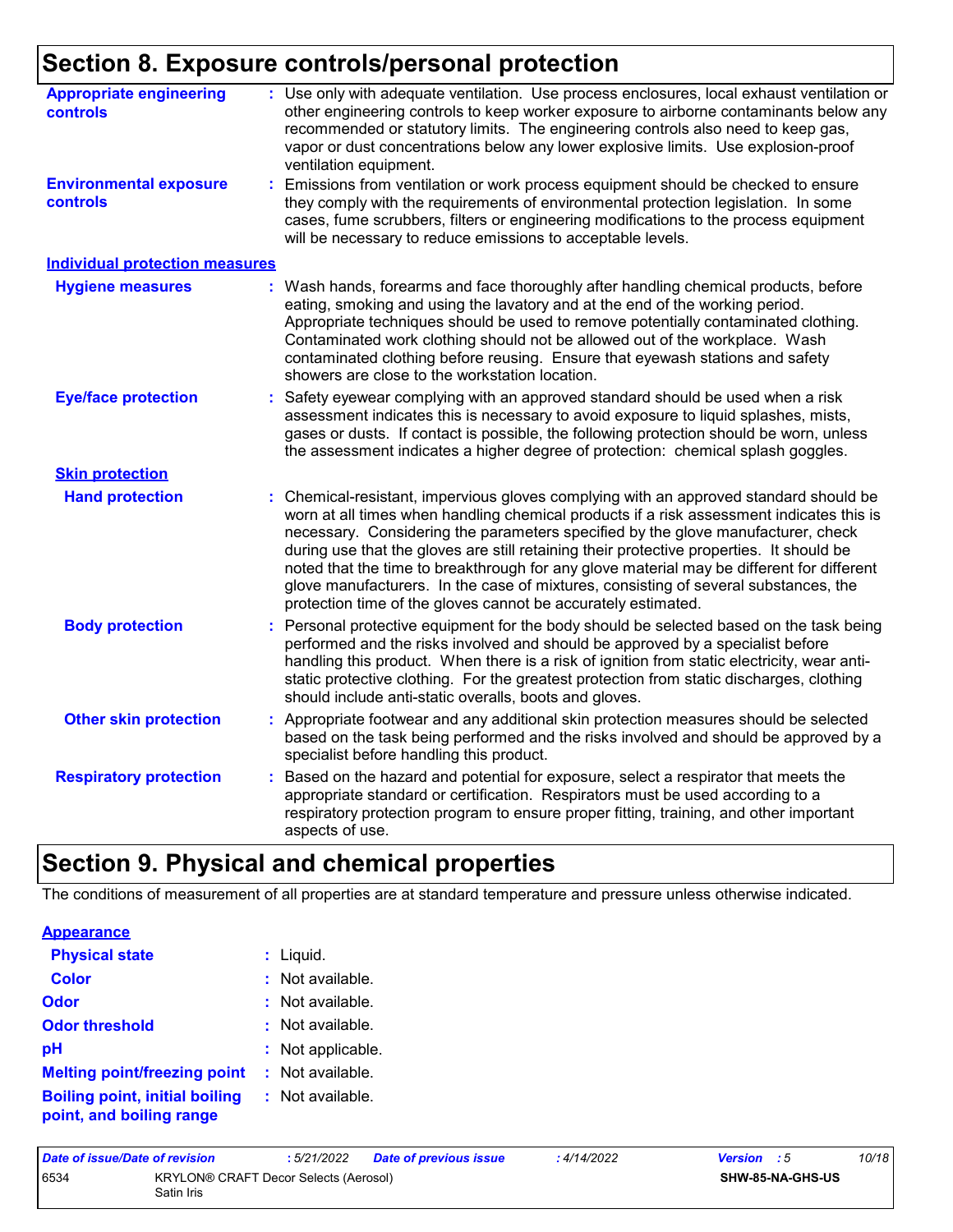## **Section 9. Physical and chemical properties**

| <b>Flash point</b>                                    | : Closed cup: -29°C (-20.2°F) [Pensky-Martens Closed Cup]      |
|-------------------------------------------------------|----------------------------------------------------------------|
| <b>Evaporation rate</b>                               | $: 5.6$ (butyl acetate = 1)                                    |
| <b>Flammability</b>                                   | : Not available.                                               |
| Lower and upper explosion<br>limit/flammability limit | : Lower: $1.26\%$<br>Upper: 15.8%                              |
| <b>Vapor pressure</b>                                 | : $101.3$ kPa (760 mm Hg)                                      |
| <b>Relative vapor density</b>                         | : $1.55$ [Air = 1]                                             |
| <b>Relative density</b>                               | : 0.75                                                         |
| <b>Solubility</b>                                     | : Not available.                                               |
| <b>Partition coefficient: n-</b><br>octanol/water     | : Not applicable.                                              |
| <b>Auto-ignition temperature</b>                      | : Not available.                                               |
| <b>Decomposition temperature</b>                      | : Not available.                                               |
| <b>Viscosity</b>                                      | Kinematic (40°C (104°F)): <20.5 mm <sup>2</sup> /s (<20.5 cSt) |
| <b>Molecular weight</b>                               | Not applicable.                                                |
| <b>Aerosol product</b>                                |                                                                |
| <b>Type of aerosol</b>                                | : Spray                                                        |
| <b>Heat of combustion</b>                             | : $27.448$ kJ/g                                                |
|                                                       |                                                                |

## **Section 10. Stability and reactivity**

| <b>Reactivity</b>                            | : No specific test data related to reactivity available for this product or its ingredients.              |
|----------------------------------------------|-----------------------------------------------------------------------------------------------------------|
| <b>Chemical stability</b>                    | : The product is stable.                                                                                  |
| <b>Possibility of hazardous</b><br>reactions | : Under normal conditions of storage and use, hazardous reactions will not occur.                         |
| <b>Conditions to avoid</b>                   | : Avoid all possible sources of ignition (spark or flame).                                                |
| Incompatible materials                       | : No specific data.                                                                                       |
| <b>Hazardous decomposition</b><br>products   | : Under normal conditions of storage and use, hazardous decomposition products should<br>not be produced. |

# **Section 11. Toxicological information**

#### **Information on toxicological effects**

| <b>Acute toxicity</b> |
|-----------------------|
|-----------------------|

| <b>Product/ingredient name</b>     | <b>Result</b>                                | <b>Species</b> | <b>Dose</b>              | <b>Exposure</b>             |
|------------------------------------|----------------------------------------------|----------------|--------------------------|-----------------------------|
| Acetone                            | LD50 Oral                                    | Rat            | 5800 mg/kg               |                             |
| <b>Butane</b>                      | <b>LC50 Inhalation Vapor</b>                 | Rat            | 658000 mg/m <sup>3</sup> | 4 hours                     |
| n-Butyl Acetate                    | LD50 Dermal                                  | Rabbit         | >17600 mg/kg             | $\blacksquare$              |
|                                    | LD50 Oral                                    | Rat            | 10768 mg/kg              |                             |
| 2-Propoxyethanol                   | LD50 Oral                                    | Rat            | 3089 mg/kg               |                             |
| 2-methoxy-1-methylethyl<br>acetate | LD50 Dermal                                  | Rabbit         | $>5$ g/kg                |                             |
|                                    | LD50 Oral                                    | Rat            | 8532 mg/kg               |                             |
| Zirconium 2-Ethylhexanoate         | LD50 Dermal                                  | Rabbit         | $>5$ g/kg                |                             |
|                                    | LD50 Oral                                    | Rat            | $>5$ g/kg                |                             |
| Date of issue/Date of revision     | <b>Date of previous issue</b><br>:5/21/2022  | : 4/14/2022    |                          | 11/18<br><b>Version</b> : 5 |
| 6534<br>Satin Iris                 | <b>KRYLON® CRAFT Decor Selects (Aerosol)</b> |                |                          | SHW-85-NA-GHS-US            |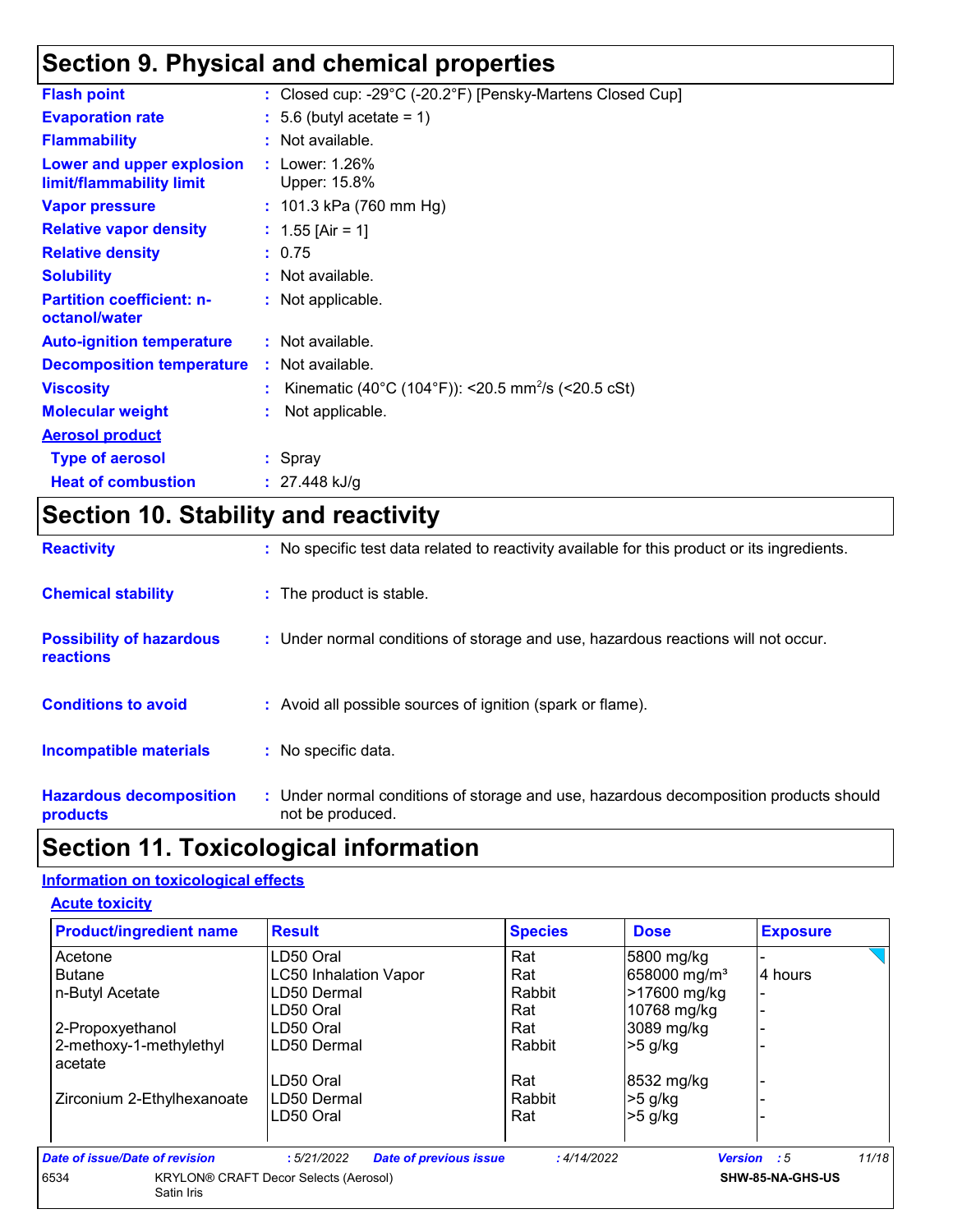| Section 11. Toxicological information |                              |        |                        |                          |  |
|---------------------------------------|------------------------------|--------|------------------------|--------------------------|--|
| Methyl Ethyl Ketoxime                 | LD50 Oral                    | Rat    | 930 mg/kg              |                          |  |
| Light Aromatic Hydrocarbons           | LD50 Oral                    | Rat    | 8400 mg/kg             |                          |  |
| Cobalt 2-Ethylhexanoate               | LD50 Dermal                  | Rabbit | $>5$ g/kg              |                          |  |
|                                       | LD50 Oral                    | Rat    | $1.22$ g/kg            |                          |  |
| <b>Hydrotreated Heavy</b>             | <b>LC50 Inhalation Vapor</b> | Rat    | 8500 mg/m <sup>3</sup> | l4 hours                 |  |
| Petroleum Naphtha                     |                              |        |                        |                          |  |
|                                       | LD50 Oral                    | Rat    | $>6$ g/kg              | $\overline{\phantom{0}}$ |  |

#### **Irritation/Corrosion**

| <b>Product/ingredient name</b> | <b>Result</b>            | <b>Species</b> | <b>Score</b> | <b>Exposure</b>  | <b>Observation</b> |
|--------------------------------|--------------------------|----------------|--------------|------------------|--------------------|
| Acetone                        | Eyes - Mild irritant     | Human          |              | 186300 ppm       |                    |
|                                | Eyes - Mild irritant     | Rabbit         |              | $10$ uL          |                    |
|                                | Eyes - Moderate irritant | Rabbit         |              | 24 hours 20      | $\blacksquare$     |
|                                |                          |                |              | mg               |                    |
|                                | Eyes - Severe irritant   | Rabbit         |              | $20 \, mg$       |                    |
|                                | Skin - Mild irritant     | Rabbit         |              | 24 hours 500     |                    |
|                                |                          |                |              | mg               |                    |
|                                | Skin - Mild irritant     | Rabbit         |              | 395 mg           |                    |
| n-Butyl Acetate                | Eyes - Moderate irritant | Rabbit         |              | 100 mg           |                    |
|                                | Skin - Moderate irritant | Rabbit         |              | 24 hours 500     |                    |
|                                |                          |                |              | mg               |                    |
| 2-Propoxyethanol               | Eyes - Severe irritant   | Rabbit         |              | 24 hours 750     |                    |
|                                |                          |                |              | ug               |                    |
|                                | Eyes - Severe irritant   | Rabbit         |              | $100 \text{ mg}$ |                    |
|                                | Skin - Mild irritant     | Guinea pig     |              | 500 mg           |                    |
|                                | Skin - Mild irritant     | Rabbit         |              | 24 hours 500     |                    |
|                                |                          |                |              | mg               |                    |
| <b>Titanium Dioxide</b>        | Skin - Mild irritant     | Human          |              | 72 hours 300     |                    |
|                                |                          |                |              | ug I             |                    |
| Methyl Ethyl Ketoxime          | Eyes - Severe irritant   | Rabbit         |              | 100 uL           |                    |
| Light Aromatic Hydrocarbons    | Eyes - Mild irritant     | Rabbit         |              | 24 hours 100     | ۰                  |
|                                |                          |                |              | uL               |                    |

#### **Sensitization**

Not available.

#### **Mutagenicity**

Not available.

#### **Carcinogenicity**

Not available.

#### **Classification**

| <b>Product/ingredient name</b> | <b>OSHA</b> | <b>IARC</b> | <b>NTP</b>                                       |  |
|--------------------------------|-------------|-------------|--------------------------------------------------|--|
| Titanium Dioxide               |             | 2Β          |                                                  |  |
| Cobalt 2-Ethylhexanoate        |             | 2B          | Reasonably anticipated to be a human carcinogen. |  |

#### **Reproductive toxicity**

Not available.

#### **Teratogenicity**

Not available.

#### **Specific target organ toxicity (single exposure)**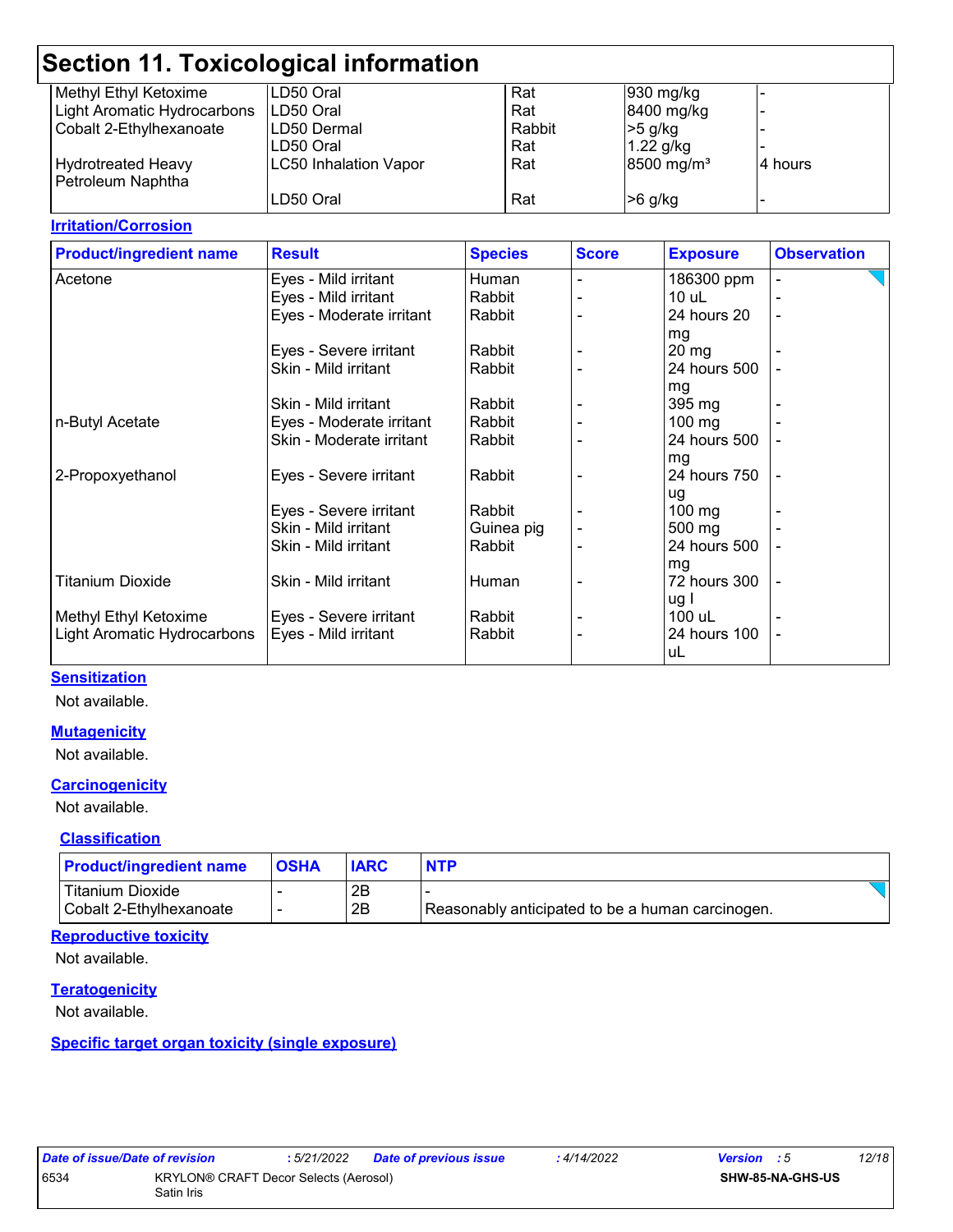# **Section 11. Toxicological information**

| <b>Name</b>                          | <b>Category</b> | <b>Route of</b><br>exposure | <b>Target organs</b>            |
|--------------------------------------|-----------------|-----------------------------|---------------------------------|
| Acetone                              | Category 3      |                             | Respiratory tract<br>irritation |
|                                      | Category 3      |                             | Narcotic effects                |
| Propane                              | Category 3      |                             | Respiratory tract<br>irritation |
|                                      | Category 3      |                             | Narcotic effects                |
| <b>Butane</b>                        | Category 3      |                             | Respiratory tract<br>irritation |
|                                      | Category 3      |                             | Narcotic effects                |
| n-Butyl Acetate                      | Category 3      |                             | Narcotic effects                |
| 2-Propoxyethanol                     | Category 3      |                             | Respiratory tract<br>irritation |
|                                      | Category 3      |                             | Narcotic effects                |
| 2-methoxy-1-methylethyl acetate      | Category 3      |                             | Narcotic effects                |
| Methyl Ethyl Ketoxime                | Category 1      |                             | upper respiratory<br>tract      |
|                                      | Category 3      |                             | Narcotic effects                |
| <b>Light Aromatic Hydrocarbons</b>   | Category 3      |                             | Respiratory tract<br>irritation |
|                                      | Category 3      |                             | Narcotic effects                |
| Hydrotreated Heavy Petroleum Naphtha | Category 3      |                             | Respiratory tract<br>irritation |
|                                      | Category 3      |                             | Narcotic effects                |

#### **Specific target organ toxicity (repeated exposure)**

| <b>Name</b>                          | <b>Category</b>   | <b>Route of</b><br>exposure | <b>Target organs</b> |
|--------------------------------------|-------------------|-----------------------------|----------------------|
| Acetone                              | <b>Category 2</b> |                             |                      |
| Propane                              | Category 2        |                             |                      |
| <b>Butane</b>                        | Category 2        |                             |                      |
| 2-Propoxyethanol                     | Category 2        |                             |                      |
| Methyl Ethyl Ketoxime                | Category 2        |                             | blood system         |
| Light Aromatic Hydrocarbons          | Category 2        |                             |                      |
| Hydrotreated Heavy Petroleum Naphtha | Category 2        |                             |                      |

#### **Aspiration hazard**

| <b>Name</b>                          | <b>Result</b>                         |
|--------------------------------------|---------------------------------------|
| Propane                              | <b>ASPIRATION HAZARD - Category 1</b> |
| Butane                               | <b>ASPIRATION HAZARD - Category 1</b> |
| Light Aromatic Hydrocarbons          | <b>ASPIRATION HAZARD - Category 1</b> |
| Hydrotreated Heavy Petroleum Naphtha | <b>ASPIRATION HAZARD - Category 1</b> |

#### **Information on the likely :** Not available.

#### **routes of exposure Potential acute health effects**

| Potential acute nealth effects |                                                                                                                              |
|--------------------------------|------------------------------------------------------------------------------------------------------------------------------|
| <b>Eye contact</b>             | : Causes serious eye irritation.                                                                                             |
| <b>Inhalation</b>              | : Can cause central nervous system (CNS) depression. May cause drowsiness or<br>dizziness. May cause respiratory irritation. |
| <b>Skin contact</b>            | : May cause an allergic skin reaction.                                                                                       |
| <b>Ingestion</b>               | : Can cause central nervous system (CNS) depression. May be fatal if swallowed and<br>enters airways.                        |

#### **Symptoms related to the physical, chemical and toxicological characteristics**

| Date of issue/Date of revision                              |  | : 5/21/2022 | Date of previous issue | : 4/14/2022 | <b>Version</b> : 5      | 13/18 |
|-------------------------------------------------------------|--|-------------|------------------------|-------------|-------------------------|-------|
| 6534<br>KRYLON® CRAFT Decor Selects (Aerosol)<br>Satin Iris |  |             |                        |             | <b>SHW-85-NA-GHS-US</b> |       |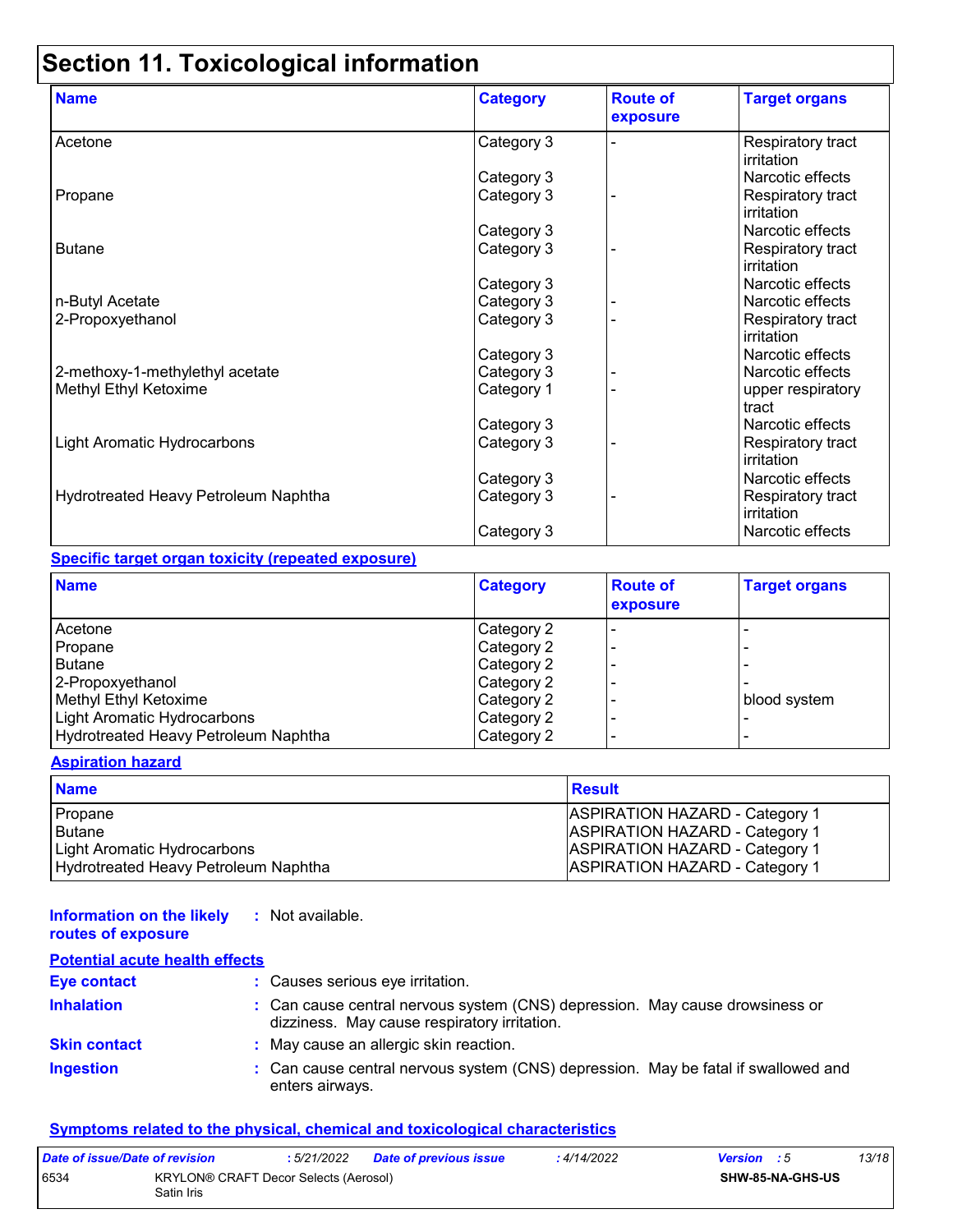# **Section 11. Toxicological information**

| <b>Eye contact</b>  | : Adverse symptoms may include the following:<br>pain or irritation<br>watering<br>redness                                                                                                                                                                              |
|---------------------|-------------------------------------------------------------------------------------------------------------------------------------------------------------------------------------------------------------------------------------------------------------------------|
| <b>Inhalation</b>   | : Adverse symptoms may include the following:<br>respiratory tract irritation<br>coughing<br>nausea or vomiting<br>headache<br>drowsiness/fatigue<br>dizziness/vertigo<br>unconsciousness<br>reduced fetal weight<br>increase in fetal deaths<br>skeletal malformations |
| <b>Skin contact</b> | : Adverse symptoms may include the following:<br>irritation<br>redness<br>reduced fetal weight<br>increase in fetal deaths<br>skeletal malformations                                                                                                                    |
| <b>Ingestion</b>    | : Adverse symptoms may include the following:<br>nausea or vomiting<br>reduced fetal weight<br>increase in fetal deaths<br>skeletal malformations                                                                                                                       |

|                                                   | Delayed and immediate effects and also chronic effects from short and long term exposure                                                                                       |
|---------------------------------------------------|--------------------------------------------------------------------------------------------------------------------------------------------------------------------------------|
| <b>Short term exposure</b>                        |                                                                                                                                                                                |
| <b>Potential immediate</b><br>effects             | : Not available.                                                                                                                                                               |
| <b>Potential delayed effects</b>                  | $:$ Not available.                                                                                                                                                             |
| Long term exposure                                |                                                                                                                                                                                |
| <b>Potential immediate</b><br>effects             | $:$ Not available.                                                                                                                                                             |
| <b>Potential delayed effects : Not available.</b> |                                                                                                                                                                                |
| <b>Potential chronic health effects</b>           |                                                                                                                                                                                |
| Not available.                                    |                                                                                                                                                                                |
| <b>General</b>                                    | : May cause damage to organs through prolonged or repeated exposure. Once<br>sensitized, a severe allergic reaction may occur when subsequently exposed to very low<br>levels. |
| <b>Carcinogenicity</b>                            | : Suspected of causing cancer. Risk of cancer depends on duration and level of<br>exposure.                                                                                    |
| <b>Mutagenicity</b>                               | : No known significant effects or critical hazards.                                                                                                                            |
| <b>Teratogenicity</b>                             | : Suspected of damaging the unborn child.                                                                                                                                      |
| <b>Developmental effects</b>                      | : No known significant effects or critical hazards.                                                                                                                            |
| <b>Fertility effects</b>                          | : May damage fertility.                                                                                                                                                        |

**Numerical measures of toxicity Acute toxicity estimates**

| Date of issue/Date of revision |                                                            | : 5/21/2022 | <b>Date of previous issue</b> | : 4/14/2022 | <b>Version</b> : 5 |                  | 14/18 |  |
|--------------------------------|------------------------------------------------------------|-------------|-------------------------------|-------------|--------------------|------------------|-------|--|
| 6534                           | <b>KRYLON® CRAFT Decor Selects (Aerosol)</b><br>Satin Iris |             |                               |             |                    | SHW-85-NA-GHS-US |       |  |

**SHW-85-NA-GHS-US**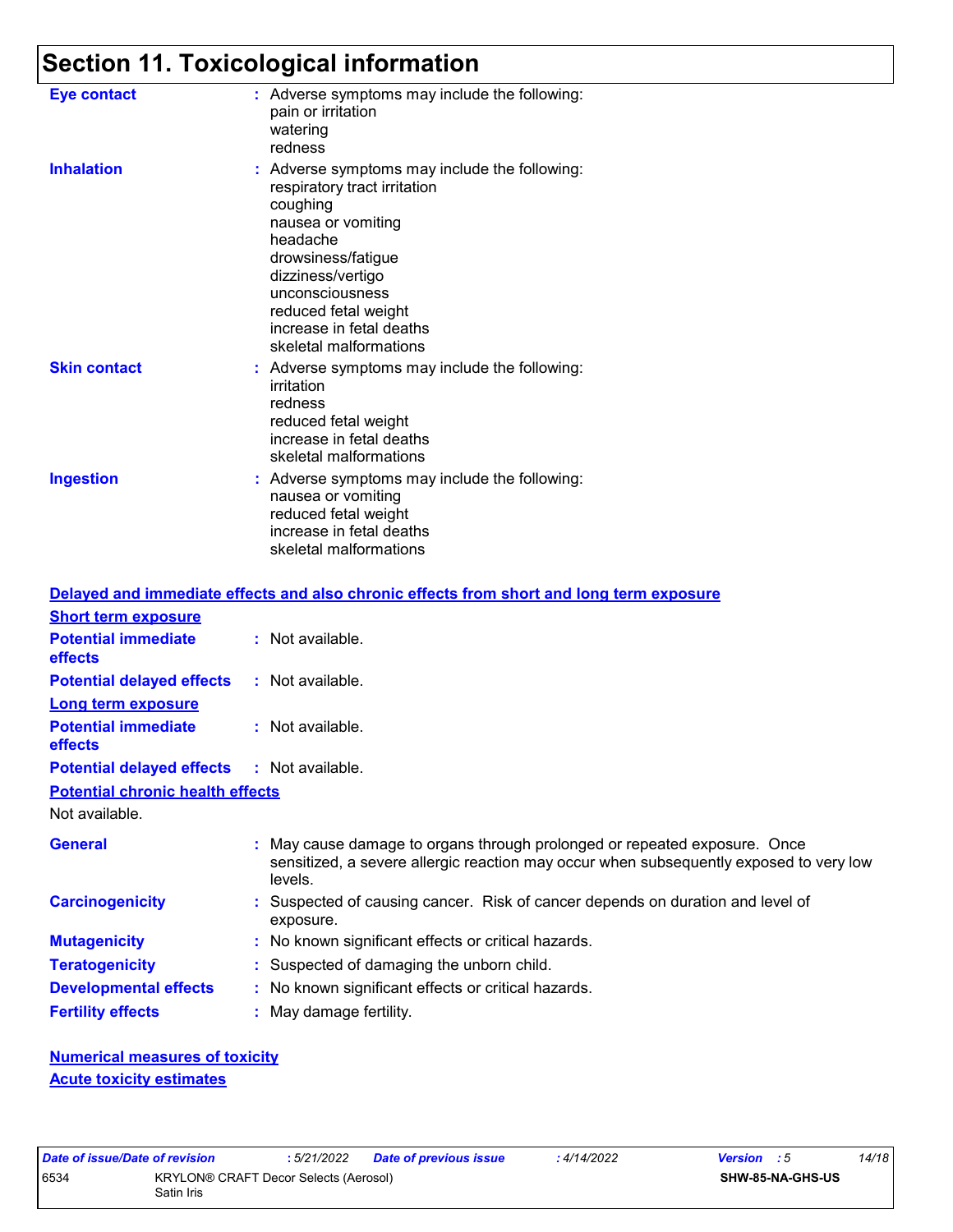## **Section 11. Toxicological information**

| <b>Route</b> | <b>ATE value</b> |
|--------------|------------------|
| Oral         | 78524.03 mg/kg   |
| Dermal       | 27962.59 mg/kg   |

## **Section 12. Ecological information**

| <b>Toxicity</b>                |                                       |                                                |                 |  |
|--------------------------------|---------------------------------------|------------------------------------------------|-----------------|--|
| <b>Product/ingredient name</b> | <b>Result</b>                         | <b>Species</b>                                 | <b>Exposure</b> |  |
| Acetone                        | Acute EC50 7200000 µg/l Fresh water   | Algae - Selenastrum sp.                        | 96 hours        |  |
|                                | Acute LC50 4.42589 ml/L Marine water  | l Crustaceans - Acartia tonsa -<br>l Copepodid | 48 hours        |  |
|                                | Acute LC50 7460000 µg/l Fresh water   | Daphnia - Daphnia cucullata                    | 48 hours        |  |
|                                | Acute LC50 5600 ppm Fresh water       | Fish - Poecilia reticulata                     | 96 hours        |  |
|                                | Chronic NOEC 4.95 mg/l Marine water   | Algae - Ulva pertusa                           | 96 hours        |  |
|                                | Chronic NOEC 0.016 ml/L Fresh water   | Crustaceans - Daphniidae                       | 21 days         |  |
|                                | Chronic NOEC 0.1 ml/L Fresh water     | Daphnia - Daphnia magna -<br>l Neonate         | 21 days         |  |
|                                | Chronic NOEC 5 µg/l Marine water      | Fish - Gasterosteus aculeatus -<br>Larvae      | 42 days         |  |
| n-Butyl Acetate                | Acute LC50 32 mg/l Marine water       | Crustaceans - Artemia salina                   | 48 hours        |  |
|                                | Acute LC50 18000 µg/l Fresh water     | Fish - Pimephales promelas                     | 96 hours        |  |
| <b>Titanium Dioxide</b>        | Acute LC50 >1000000 µg/l Marine water | Fish - Fundulus heteroclitus                   | 96 hours        |  |
| Methyl Ethyl Ketoxime          | Acute LC50 843000 µg/l Fresh water    | <b>Fish - Pimephales promelas</b>              | 96 hours        |  |

#### **Persistence and degradability**

| <b>Product/ingredient name</b> | <b>Aquatic half-life</b> | <b>Photolysis</b> | <b>Biodegradability</b> |
|--------------------------------|--------------------------|-------------------|-------------------------|
| Acetone                        |                          |                   | Readily                 |
| In-Butvl Acetate               |                          |                   | Readily                 |
| Light Aromatic Hydrocarbons    |                          |                   | Readily                 |

#### **Bioaccumulative potential**

| <b>Product/ingredient name</b>                                                                                                                                         | $\mathsf{LogP}_\mathsf{ow}$ | <b>BCF</b>                                                | <b>Potential</b>                   |
|------------------------------------------------------------------------------------------------------------------------------------------------------------------------|-----------------------------|-----------------------------------------------------------|------------------------------------|
| Zirconium 2-Ethylhexanoate<br>Methyl Ethyl Ketoxime<br><b>Light Aromatic Hydrocarbons</b><br>Cobalt 2-Ethylhexanoate<br><b>Hydrotreated Heavy</b><br>Petroleum Naphtha |                             | 2.96<br>$2.5$ to 5.8<br>10 to 2500<br>15600<br>10 to 2500 | low<br>low<br>high<br>high<br>high |

#### **Mobility in soil**

**Soil/water partition coefficient (KOC) :** Not available.

**Other adverse effects** : No known significant effects or critical hazards.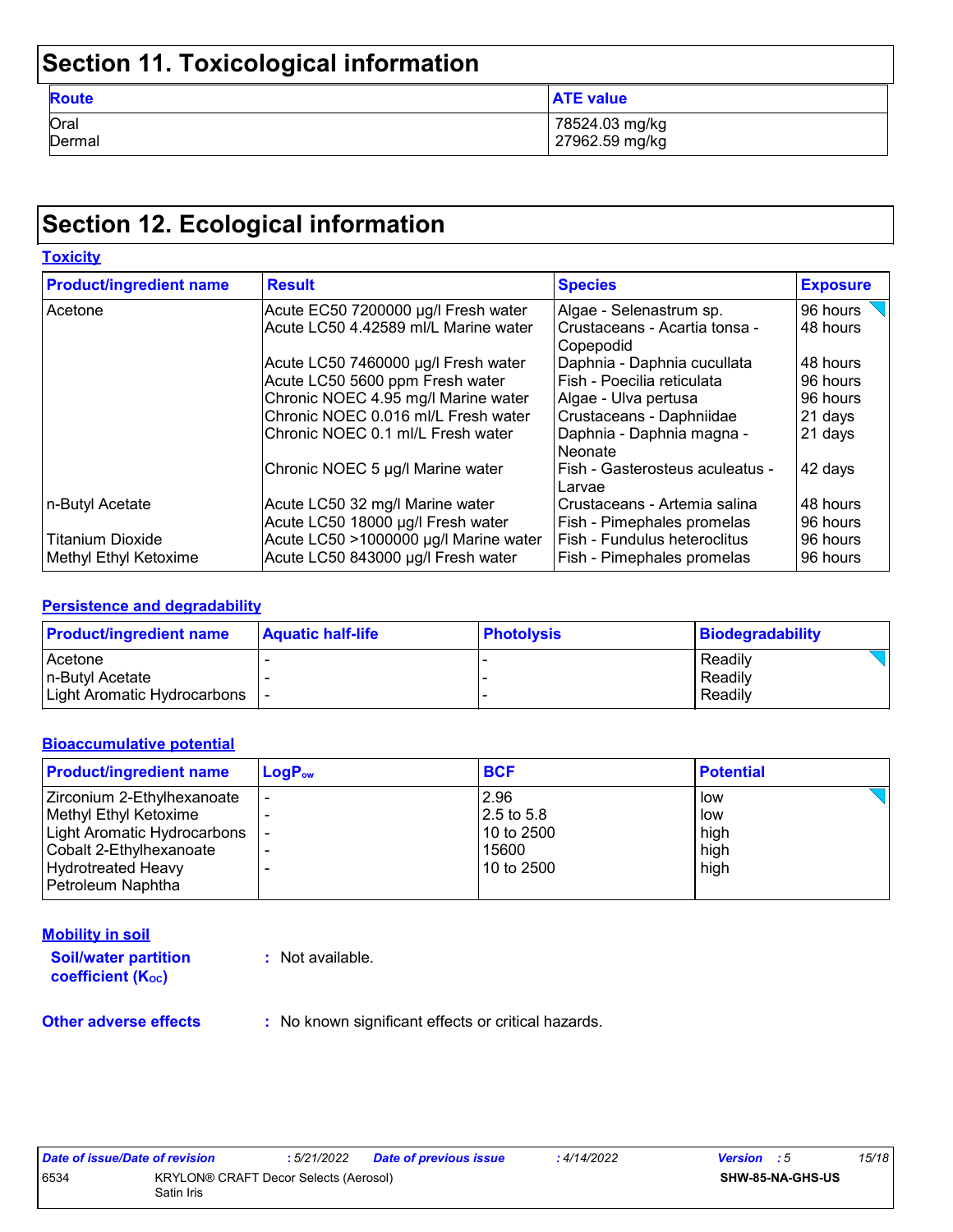### **Section 13. Disposal considerations**

#### **Disposal methods :**

The generation of waste should be avoided or minimized wherever possible. Disposal of this product, solutions and any by-products should at all times comply with the requirements of environmental protection and waste disposal legislation and any regional local authority requirements. Dispose of surplus and non-recyclable products via a licensed waste disposal contractor. Waste should not be disposed of untreated to the sewer unless fully compliant with the requirements of all authorities with jurisdiction. Waste packaging should be recycled. Incineration or landfill should only be considered when recycling is not feasible. This material and its container must be disposed of in a safe way. Empty containers or liners may retain some product residues. Do not puncture or incinerate container.

### **Section 14. Transport information**

6534 KRYLON® CRAFT Decor Selects (Aerosol)

Satin Iris

|                                                                             | <b>DOT</b><br><b>Classification</b>                                                                             | <b>TDG</b><br><b>Classification</b>                                                                                                                                                                                                                                                                                                                                                                                                                                                                                                                                                                                                                                                 | <b>Mexico</b><br><b>Classification</b>                                                                          | <b>IATA</b>                                                                                                     | <b>IMDG</b>                                                                                                     |
|-----------------------------------------------------------------------------|-----------------------------------------------------------------------------------------------------------------|-------------------------------------------------------------------------------------------------------------------------------------------------------------------------------------------------------------------------------------------------------------------------------------------------------------------------------------------------------------------------------------------------------------------------------------------------------------------------------------------------------------------------------------------------------------------------------------------------------------------------------------------------------------------------------------|-----------------------------------------------------------------------------------------------------------------|-----------------------------------------------------------------------------------------------------------------|-----------------------------------------------------------------------------------------------------------------|
| <b>UN number</b>                                                            | <b>UN1950</b>                                                                                                   | <b>UN1950</b>                                                                                                                                                                                                                                                                                                                                                                                                                                                                                                                                                                                                                                                                       | <b>UN1950</b>                                                                                                   | <b>UN1950</b>                                                                                                   | <b>UN1950</b>                                                                                                   |
| <b>UN proper</b><br>shipping name                                           | <b>AEROSOLS</b>                                                                                                 | <b>AEROSOLS</b>                                                                                                                                                                                                                                                                                                                                                                                                                                                                                                                                                                                                                                                                     | <b>AEROSOLS</b>                                                                                                 | AEROSOLS,<br>flammable                                                                                          | <b>AEROSOLS</b>                                                                                                 |
| <b>Transport</b><br>hazard class(es)                                        | 2.1                                                                                                             | 2.1                                                                                                                                                                                                                                                                                                                                                                                                                                                                                                                                                                                                                                                                                 | 2.1                                                                                                             | 2.1                                                                                                             | 2.1                                                                                                             |
| <b>Packing group</b>                                                        |                                                                                                                 |                                                                                                                                                                                                                                                                                                                                                                                                                                                                                                                                                                                                                                                                                     |                                                                                                                 |                                                                                                                 |                                                                                                                 |
| <b>Environmental</b><br>hazards                                             | No.                                                                                                             | No.                                                                                                                                                                                                                                                                                                                                                                                                                                                                                                                                                                                                                                                                                 | No.                                                                                                             | No.                                                                                                             | No.                                                                                                             |
| <b>Additional</b><br>information                                            | Dependent upon<br>container size, this<br>product may ship under<br>the Limited Quantity<br>shipping exception. | Product classified<br>as per the<br>following sections<br>of the<br>Transportation of<br>Dangerous Goods<br>Regulations:<br>2.13-2.17 (Class<br>2).<br>Dependent upon<br>container size, this<br>product may ship under<br>the Limited Quantity<br>shipping exception.                                                                                                                                                                                                                                                                                                                                                                                                              | Dependent upon<br>container size, this<br>product may ship under<br>the Limited Quantity<br>shipping exception. | Dependent upon<br>container size, this<br>product may ship under<br>the Limited Quantity<br>shipping exception. | Dependent upon<br>container size, this<br>product may ship under<br>the Limited Quantity<br>shipping exception. |
| <b>Special precautions for user :</b><br><b>Transport in bulk according</b> | : Not available.                                                                                                | Multi-modal shipping descriptions are provided for informational purposes and do not<br>consider container sizes. The presence of a shipping description for a particular<br>mode of transport (sea, air, etc.), does not indicate that the product is packaged<br>suitably for that mode of transport. All packaging must be reviewed for suitability<br>prior to shipment, and compliance with the applicable regulations is the sole<br>responsibility of the person offering the product for transport. People loading and<br>unloading dangerous goods must be trained on all of the risks deriving from the<br>substances and on all actions in case of emergency situations. |                                                                                                                 |                                                                                                                 |                                                                                                                 |
| to IMO instruments                                                          |                                                                                                                 |                                                                                                                                                                                                                                                                                                                                                                                                                                                                                                                                                                                                                                                                                     |                                                                                                                 |                                                                                                                 |                                                                                                                 |
|                                                                             |                                                                                                                 | <b>Proper shipping name</b>                                                                                                                                                                                                                                                                                                                                                                                                                                                                                                                                                                                                                                                         | : Not available.                                                                                                |                                                                                                                 |                                                                                                                 |

**SHW-85-NA-GHS-US**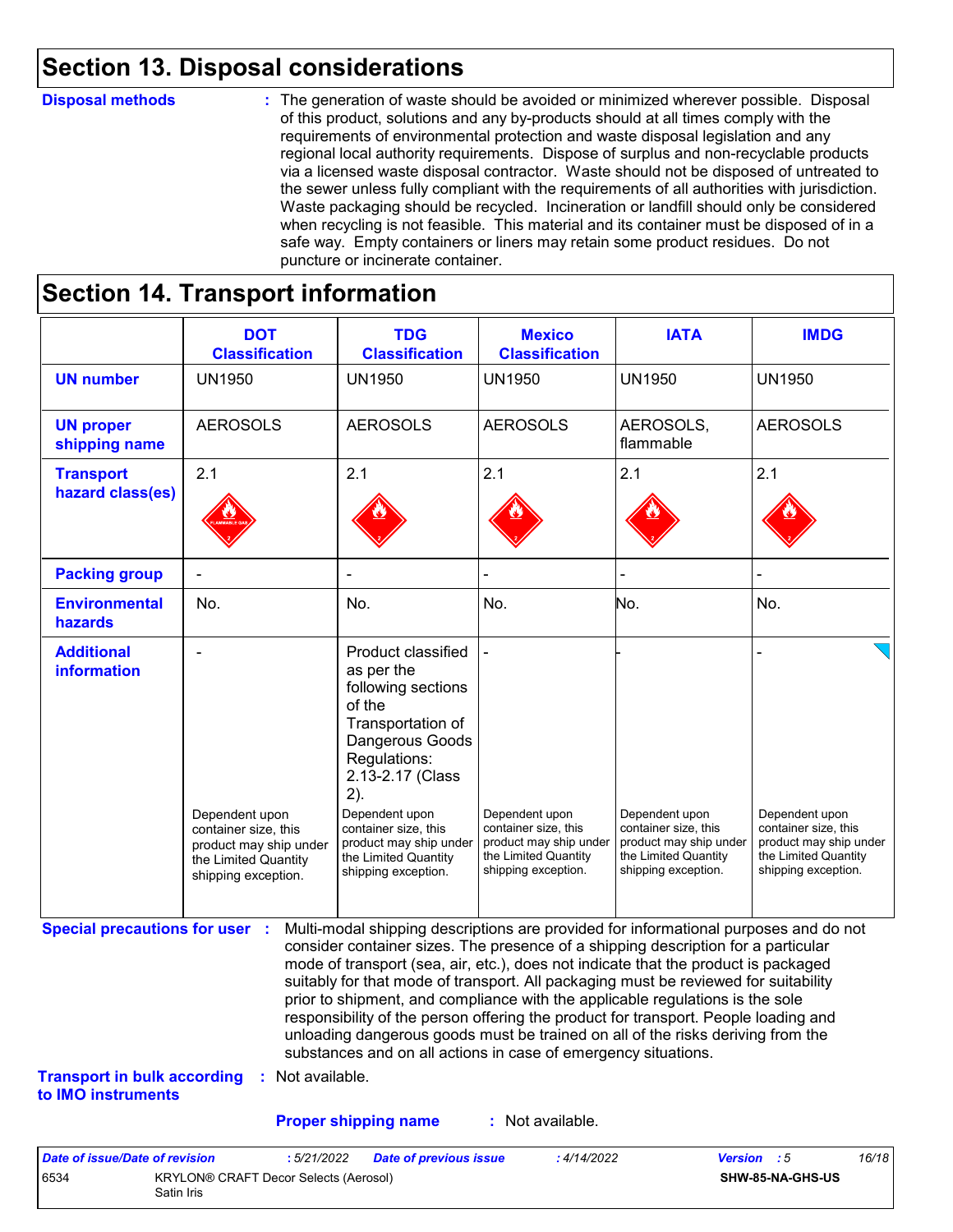### **Section 15. Regulatory information**

#### **SARA 313**

SARA 313 (40 CFR 372.45) supplier notification can be found on the Environmental Data Sheet.

#### **California Prop. 65**

WARNING: This product contains chemicals known to the State of California to cause cancer and birth defects or other reproductive harm.

#### **International regulations**

| <b>International lists</b> | Australia inventory (AIIC): Not determined.                  |
|----------------------------|--------------------------------------------------------------|
|                            | China inventory (IECSC): Not determined.                     |
|                            | Japan inventory (CSCL): Not determined.                      |
|                            | Japan inventory (ISHL): Not determined.                      |
|                            | Korea inventory (KECI): Not determined.                      |
|                            | New Zealand Inventory of Chemicals (NZIoC): Not determined.  |
|                            | Philippines inventory (PICCS): Not determined.               |
|                            | Taiwan Chemical Substances Inventory (TCSI): Not determined. |
|                            | Thailand inventory: Not determined.                          |
|                            | Turkey inventory: Not determined.                            |
|                            | Vietnam inventory: Not determined.                           |
|                            |                                                              |

### **Section 16. Other information**

**Hazardous Material Information System (U.S.A.)**



**The customer is responsible for determining the PPE code for this material. For more information on HMIS® Personal Protective Equipment (PPE) codes, consult the HMIS® Implementation Manual.**

**Caution: HMIS® ratings are based on a 0-4 rating scale, with 0 representing minimal hazards or risks, and 4 representing significant hazards or risks. Although HMIS® ratings and the associated label are not required on SDSs or products leaving a facility under 29 CFR 1910.1200, the preparer may choose to provide them. HMIS® ratings are to be used with a fully implemented HMIS® program. HMIS® is a registered trademark and service mark of the American Coatings Association, Inc.**

**Procedure used to derive the classification**

| <b>Classification</b>                                                                                                                                                                                                                                                                                                                                                                                                                                                                                                                                      |             |                               |                                                                                                                                                                                                                             | <b>Justification</b>        |
|------------------------------------------------------------------------------------------------------------------------------------------------------------------------------------------------------------------------------------------------------------------------------------------------------------------------------------------------------------------------------------------------------------------------------------------------------------------------------------------------------------------------------------------------------------|-------------|-------------------------------|-----------------------------------------------------------------------------------------------------------------------------------------------------------------------------------------------------------------------------|-----------------------------|
| FLAMMABLE AEROSOLS - Category 1<br>GASES UNDER PRESSURE - Compressed gas<br>SERIOUS EYE DAMAGE/ EYE IRRITATION - Category 2A<br>SKIN SENSITIZATION - Category 1<br><b>CARCINOGENICITY - Category 2</b><br><b>TOXIC TO REPRODUCTION - Category 1B</b><br>SPECIFIC TARGET ORGAN TOXICITY (SINGLE EXPOSURE) (Respiratory tract<br>irritation) - Category 3<br>SPECIFIC TARGET ORGAN TOXICITY (SINGLE EXPOSURE) (Narcotic effects) -<br>Category 3<br>SPECIFIC TARGET ORGAN TOXICITY (REPEATED EXPOSURE) - Category 2<br><b>ASPIRATION HAZARD - Category 1</b> |             |                               | On basis of test data<br>Calculation method<br>Calculation method<br>Calculation method<br>Calculation method<br>Calculation method<br>Calculation method<br>Calculation method<br>Calculation method<br>Calculation method |                             |
| <b>History</b><br>Date of printing                                                                                                                                                                                                                                                                                                                                                                                                                                                                                                                         | : 5/21/2022 |                               |                                                                                                                                                                                                                             |                             |
| Date of issue/Date of<br>revision                                                                                                                                                                                                                                                                                                                                                                                                                                                                                                                          | : 5/21/2022 |                               |                                                                                                                                                                                                                             |                             |
| Date of previous issue                                                                                                                                                                                                                                                                                                                                                                                                                                                                                                                                     | : 4/14/2022 |                               |                                                                                                                                                                                                                             |                             |
| <b>Date of issue/Date of revision</b>                                                                                                                                                                                                                                                                                                                                                                                                                                                                                                                      | :5/21/2022  | <b>Date of previous issue</b> | :4/14/2022                                                                                                                                                                                                                  | 17/18<br><b>Version</b> : 5 |



6534 KRYLON® CRAFT Decor Selects (Aerosol) Satin Iris